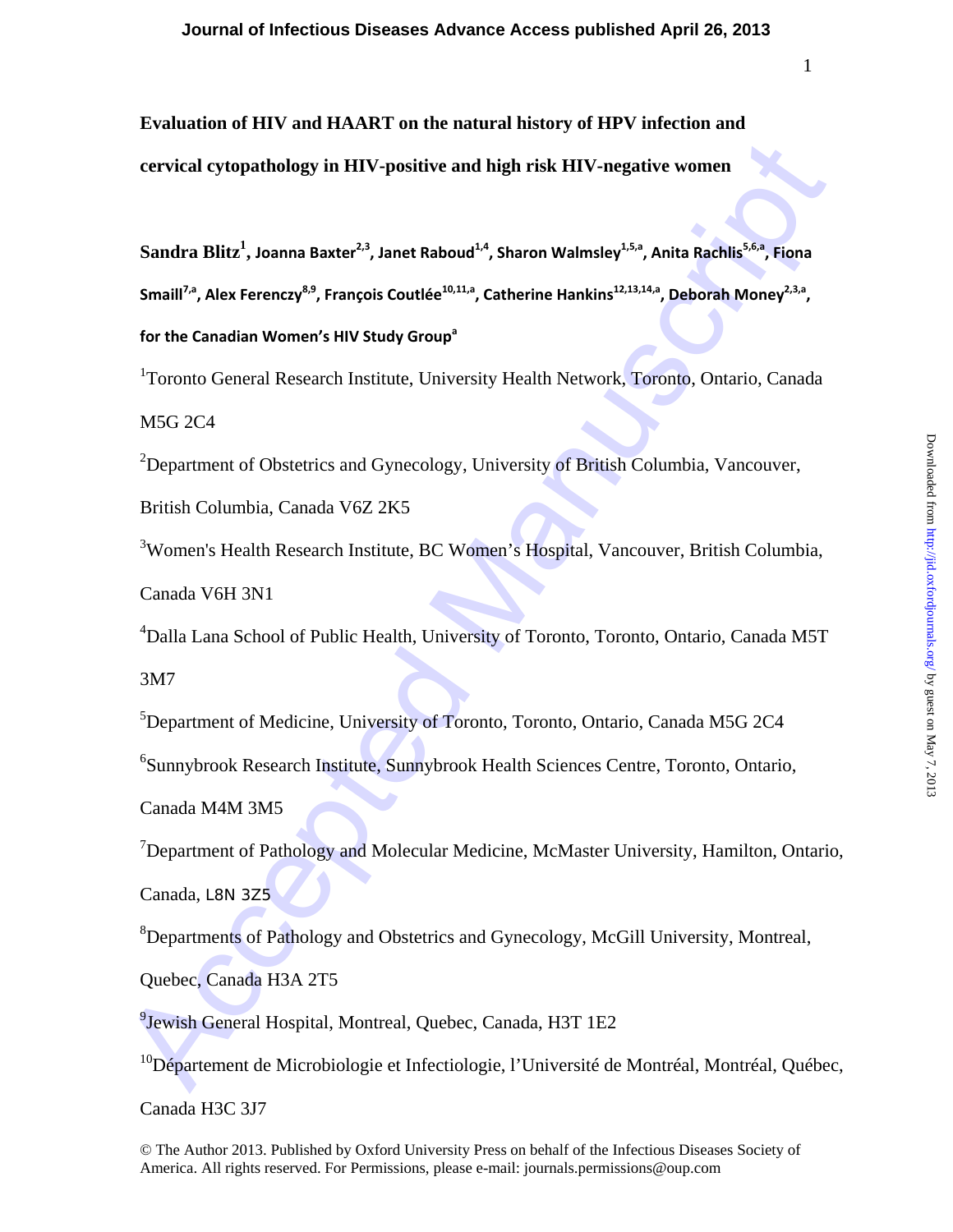<sup>11</sup>Centre de recherche du CHUM, Centre Hospitalier de l'Université de Montréal, Montréal, Québec, Canada H2L 4M1

<sup>12</sup>Department of Global Health, Academic Medical Centre, University of Amsterdam and Amsterdam Institute for Global Health and Development, 1100 DE Amsterdam, The **Netherlands** 

<sup>13</sup>Faculty of Epidemiology and Population Health, London School of Hygiene and Tropical Medicine, London, United Kingdom WC1E 7HT

<sup>14</sup>Département de Médecine Sociale et Préventive, Université de Montréal, Montréal, Québec,

Canada H2V 4P3

Corresponding Author: Deborah Money, MD, Rm B327B, 4500 Oak Street, Vancouver,

BC, V6H 3N1, PH: 604-875-3459, Fax: 604-875-3954, Email: dmoney@cw.bc.ca

<sup>a</sup>Members of the Canadian Women's HIV Study Group are listed in the Footnotes section.

Québec, Canada H2I-4M1<br>
<sup>12</sup> Department of Global Health, Academic Medical Centre, University of Amsterdam<br>
and Amsterdam Institute for Global Health and Development, 1100 DE Amsferdam, The<br>
Netherlands<br>
<sup>13</sup> Faculty of Ep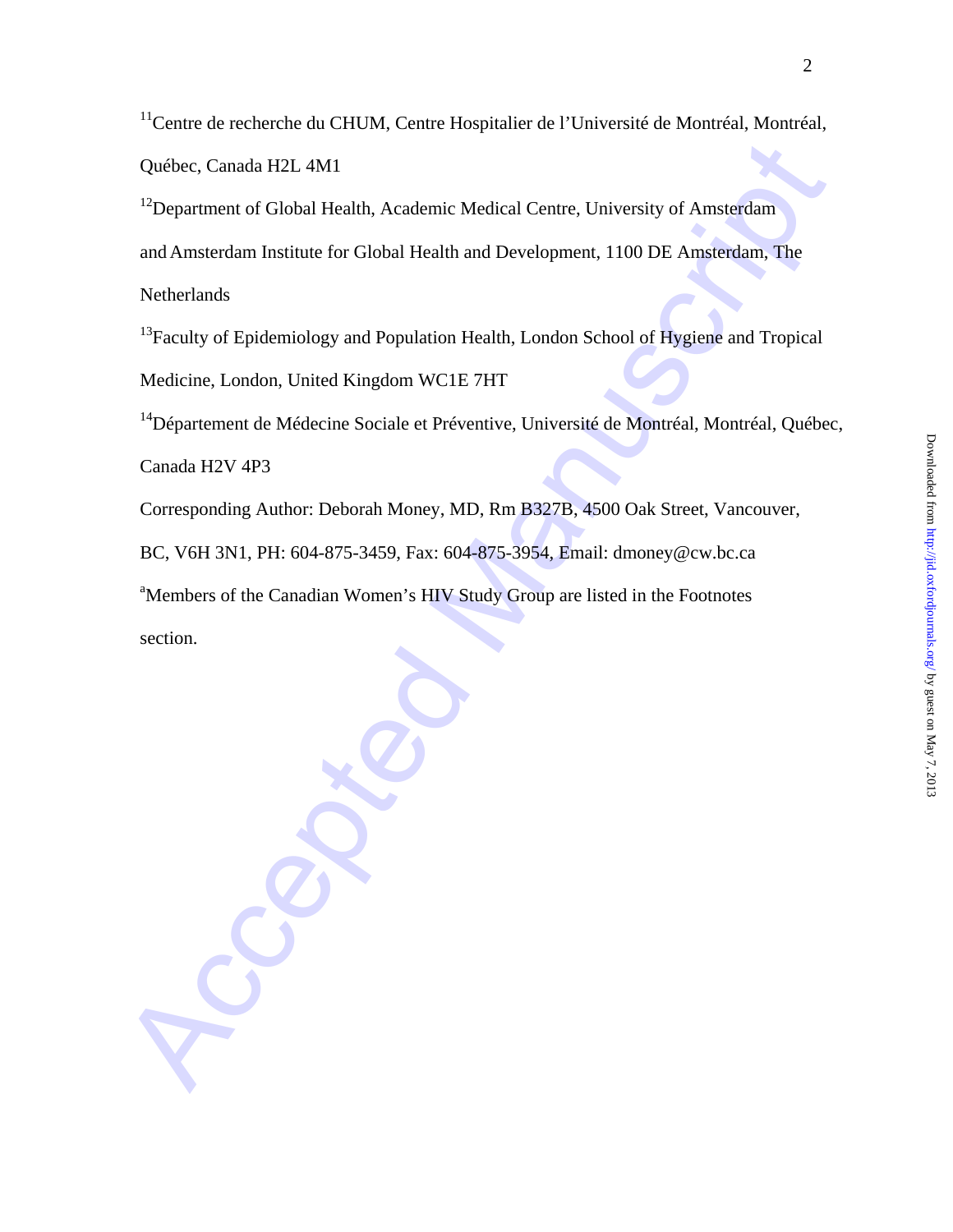#### **ABSTRACT**

Background: The Canadian Women's HIV Study (CWHS) enrolled HIV-positive and high-risk HIV-negative women in a longitudinal cohort. This analysis considered the effects of HIV and HAART on HPV persistence and cervical squamous intraepithelial lesion (SIL).

Methods: Longitudinal cytopathology and HPV-DNA results were analyzed using multistate models. States of cervical SIL were defined as absent, present and treatment; HPV states as negative or positive. Demographic variables and markers of sexual activity were considered predictors. Results were calculated based on transition probabilities and reported as hazard ratios.

Background: The Canadian Women's HIV Study (CWHS) enrolled HIV-positive and<br>high-risk HIV-aegative women in a longitudinal cohort. This analysis considered the<br>effects of HIV and HAAKT on HPV persistence and cervical squa Results: The CWHS followed 750 HIV-positive and 323 HIV-negative women between 1993-2002. 467 and 456 women were included in the longitudinal cervical cytopathology and HPV-DNA analyses, respectively. HIV-positive women had increased prevalence (46.6% vs.  $28.7\%$  p<.0001), increased acquisition (HR=2.3, p=0.03), and decreased clearance (HR=0.4, p<0.001) of oncogenic-HPV compared to HIV-negative women. Oncogenic HPV infection predicted progression of cervical dysplasia from normal to abnormal SIL (HR: 2.8, p=0.002). Among HIV-positive participants, HAART increased the likelihood of regression (present to absent) of cervical SIL (HR: 3.3, p=0.02) and increased the clearance of oncogenic HPV types other than HPV16 or HPV18 (HR= $2.2$ , p= $0.01$ ).

Conclusion: This analysis demonstrated beneficial effects of HAART on cervical SIL in HIV-positive women.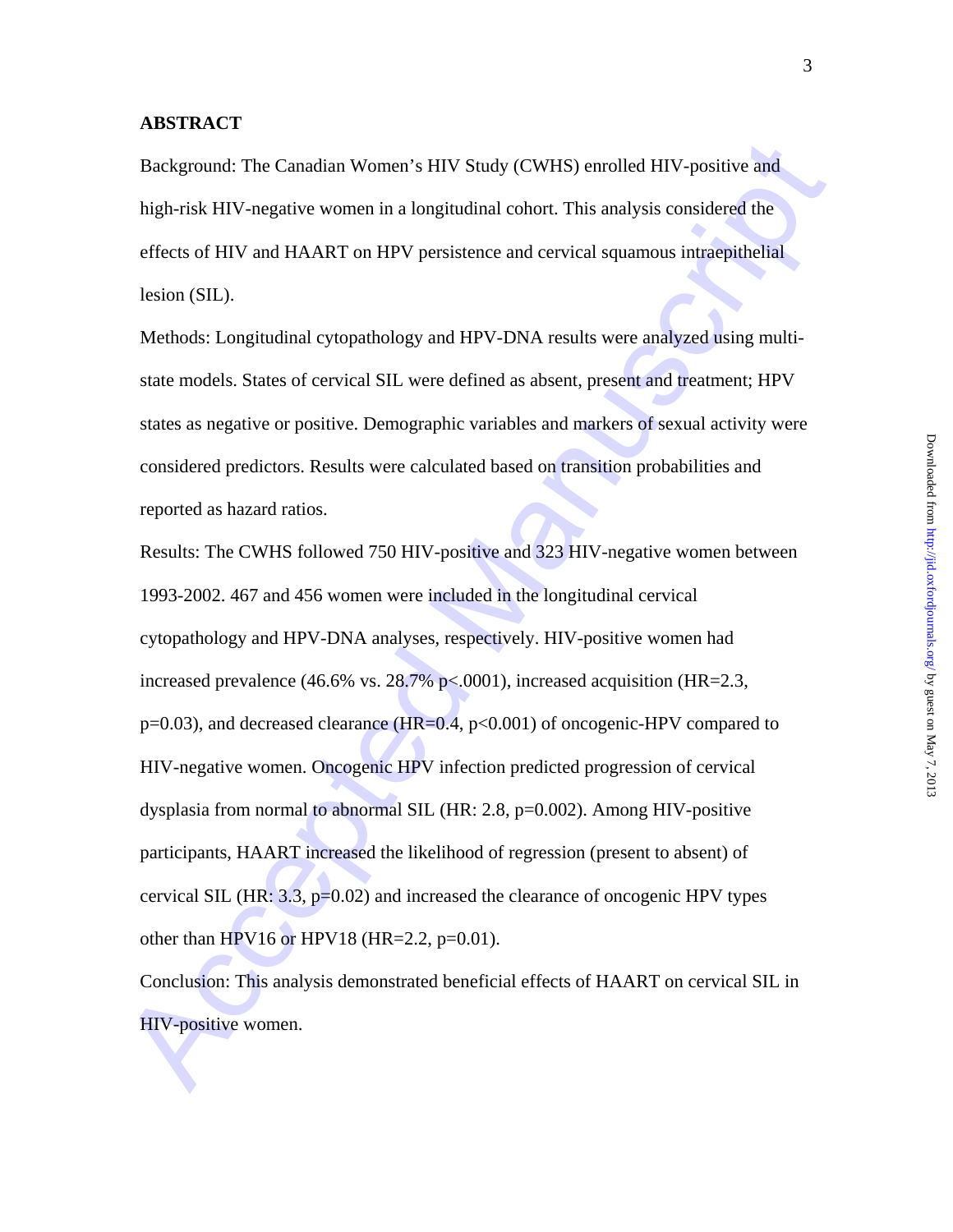### **INTRODUCTION**

It is now well established that high risk human papillomaviruses (HR-HPV) are the causative agents of invasive cervical cancer (ICC).[1-3] Twelve HR-HPV types are identified and 14 additional types considered probable carcinogens.[4-6] In North America, HPV16 and HPV18 are responsible for 55.2% and 21.3% of cervical cancers, respectively, and together account for about 70% of cervical cancers worldwide.[4-7]

It is now well established that high risk human papillomavineses (HR-HPV) ane<br>the causative agents of invasive cervical cancer (ICC):[1-3] Twelve IIR-HPV types are<br>identified and 14 additional types considered probable ca The disease burden of HPV is further confounded by co-infection with HIV, particularly in resource-constrained settings. All HPV-related urogenital malignancies (including ICC, vulvar cancer and anal cancer) are more prevalent in populations with high HIV prevalence.[8, 9] Although studies have shown that HIV-infected women are at high risk of HPV infection, increased HPV prevalence alone does not account for the rate of cervical disease observed.[9-12] It is hypothesized that HIV infection and the consequent immunodeficiency negatively affects HPV clearance time [10, 13] and prolonged persistence accounts for the development of cervical high grade SIL (HSIL) and the increased risk of ICC seen in this population.[1, 9, 14-16]

Type-specific distributions of HPV in HIV-positive women differ from HIVnegative women in that the former display a broader range of genotypes that are more likely to include HR-types, [1, 17, 18] and be multiple-type infections. [19] New evidence also suggests there is less association of HPV16 with cervical SIL/ICC in HIVpositive women than the general population.[19-21] It is speculated that the natural history and prolonged persistence of HPV16 and HPV18 could behave independently of HIV-serostatus [22] and CD4 count [23], whereas other HR-HPV types (e.g. 51, 52, 58), multiple types, and co-infection with low-risk types may be more prominently featured in ICC in HIV-positive women.[19, 20]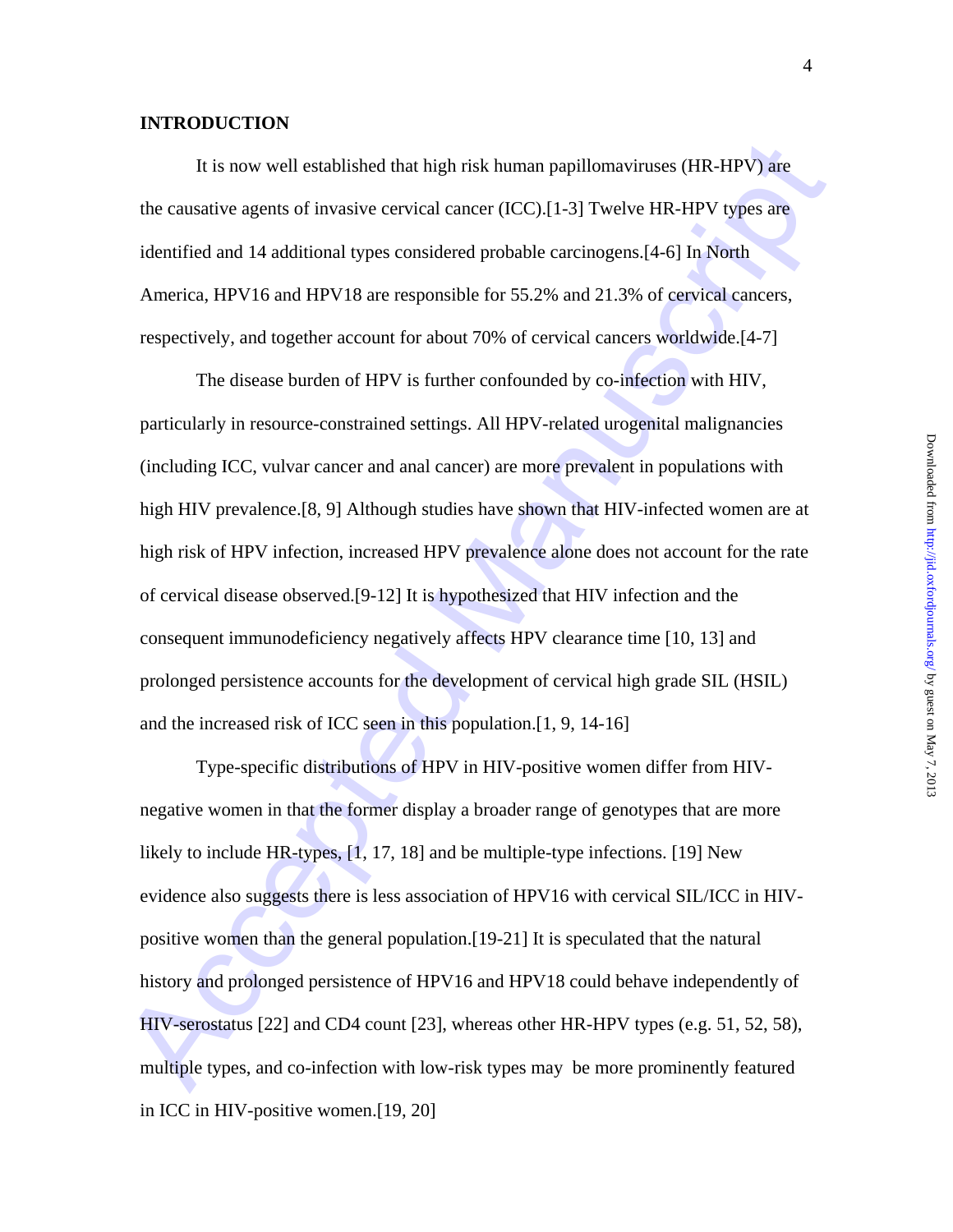low CD4+ counts and increased HIV viral loads have been independently associated with<br>the incidence and delayed clearance of HIPV infections, as well as with the risk of<br>progression of cervical SIL.[11, 12, 24-26]. Since h The effect of immune suppression on HPV infection is unclear. In some studies, low CD4+ counts and increased HIV viral loads have been independently associated with the incidence and delayed clearance of HPV infections, as well as with the risk of progression of cervical SIL [11, 12, 24-26]. Since highly active anti-retroviral therapy (HAART) is known to improve CD4+ counts and decrease HIV viral loads, it was expected that HAART would improve outcomes of HPV infection. Patel demonstrated no significant change in the overall incidence of cervical cancer and an increase in anal cancer among HIV-positive individuals between 1992 and 2003, and reported that antiretroviral therapy (ARV) significantly decreased the risk of cervical cancer but not anal cancer.[27] Conversely, earlier epidemiological evidence has failed to show a decrease in the incidence of ICC since the introduction of HAART in 1996.[28, 29] This may be explained by the increased longevity of antiretroviral treated HIV-positive patients allowing time for increased exposure to oncogenic mutations and for the progression of HPV-related disease[9] or to increased awareness and surveillance in this population.

The Canadian Women's HIV Study (CWHS) was a prospective, multi-centered cohort study of HIV-positive and high risk HIV-negative women conducted between 1993 and 2002.[12] The period of data collection covered the beginning of the HAART era, enabling a unique opportunity to provide evidence-based data of the impact of HAART on the natural progression of HPV in HIV-positive women. The objective of this analysis was to determine the effects of HIV status, HAART use, CD4 cell recovery and other factors on the acquisition/clearance of HPV and the progression/regression of SIL by cytology.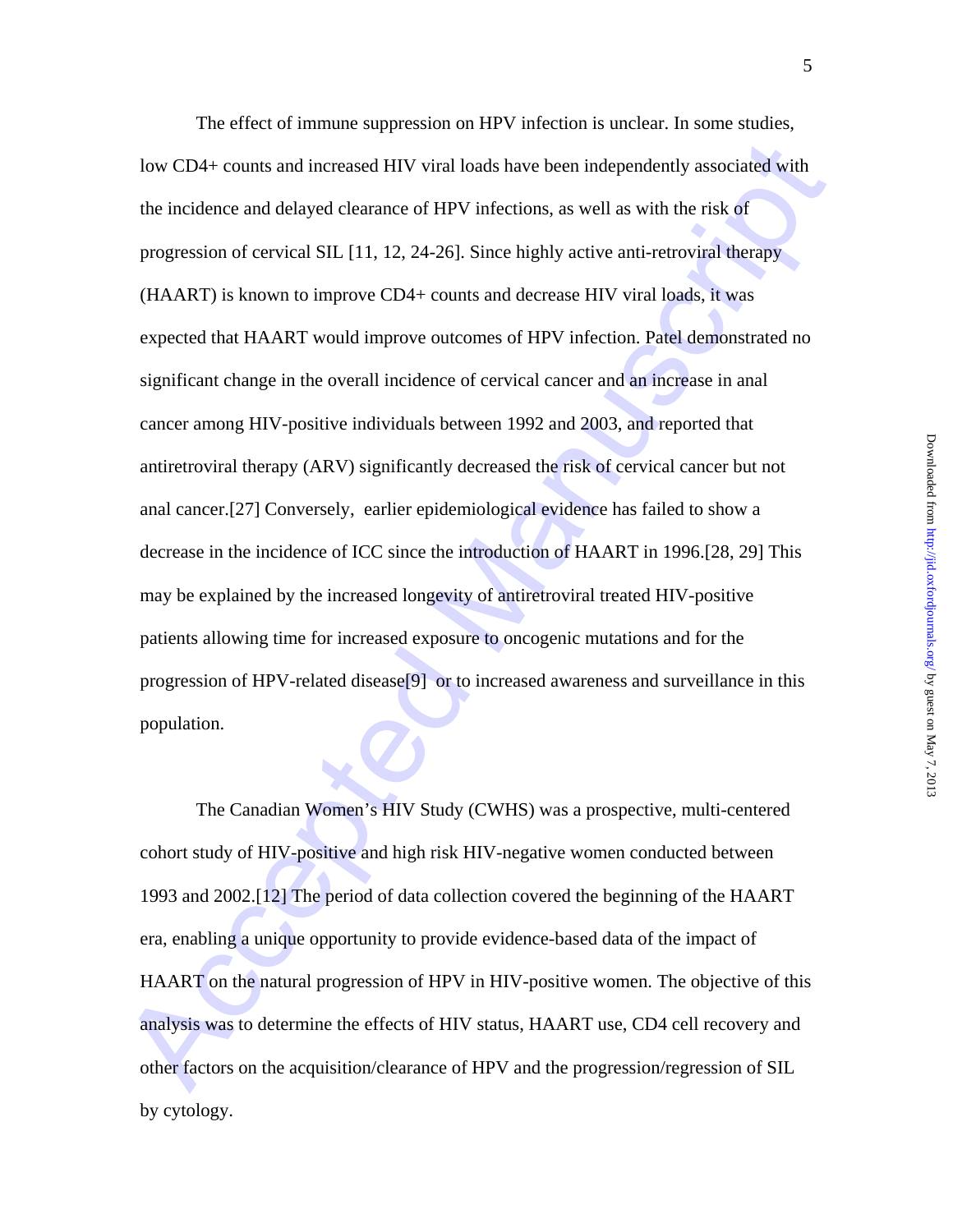#### **MATERIALS AND METHODS**

 Participants: HIV-positive and high risk HIV-negative women aged 15-44 were followed in the CWHS. In brief, this multi-centered prospective cohort study collected data from 1993 to 2002 at 28 institutions across Canada. Ethics approval was obtained from each participating institution. The cohort has been previously described in more detail. [12]

**MATERIALS AND METHODS**<br> **Participants: IIIV-positive and high risk IIIV-negative women aged 15-44 were**<br> **Followed in the CWHS.** In brief, this multi-centered prospective cobort study collected<br>
dula from 1993 to 2002 at Recruitment: HIV-positive participants were recruited from community-based or tertiary care centers while high risk HIV-negative women were recruited from sexually transmitted infection (STI) clinics or birth control centers. HIV-negative women were required to have >3 lifetime sexual partners. Questionnaires, administered by study nurses at enrollment and semi-annually, collected data on demographics, gynecologic and reproductive history (including sexual history). For HIV-positive participants additional questions addressed symptomatology, AIDS related illnesses, and HIV and non-HIV drug treatments. Routine clinical HIV blood work, including CD4 counts and HIV viral load tests, were recorded from local sources when available.

 All participants were sampled semi-annually with conventional Pap cytology and vaginal HPV testing. Cytology smears were reviewed at a central reference laboratory and classified according to the 1991 Bethesda classification system.[30] As per local standardized guidelines, women with abnormal cytology were referred for colposcopy and biopsy and treatment as appropriate.

 HPV sampling was conducted by use of vaginal tampons and/or cervicovaginal lavages (CVL) and processed as previously described.[31] Sample lysates were tested for HPV detection with MY09/MY11/HNB01 primers and radioactive probes for 14 types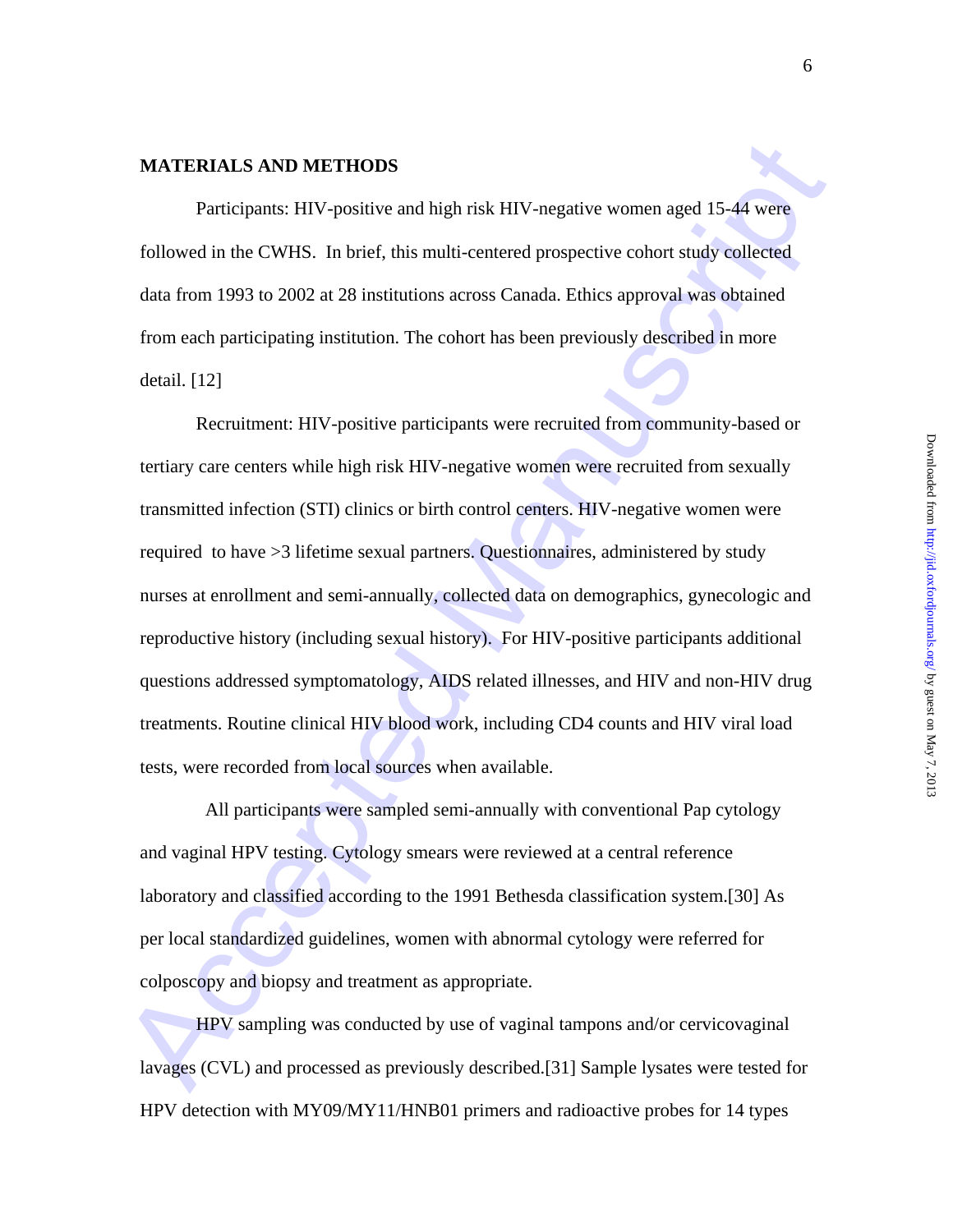including 12 oncogenic types (16, 18, 31, 33, 35, 39, 45, 51, 52, 53, 56, 58) from 1994 to 2001, and with the PGMY-line blot assay (Roche Molecular Systems, Alameda, California, US) for 27 types including 12 oncogenic types (16, 18, 31, 33, 35, 39, 45, 51, 52, 53, 56, 58, 59) from 2001 to 2003.[12, 31, 32] We reported previously a concordance of 99.8% between these assays of genotyping results.[32]

Statistical Analysis: Patient characteristics were summarized by HIV status using medians with interquartile ranges for continuous variables, and frequencies with percentages for categorical variables. Continuous variables were compared between groups with the Wilcoxon test and categorical variables were compared between groups with the chi square test or Fisher's exact test, as appropriate. We report unadjusted pvalues for the pairwise comparisons for the prevalence of each HPV type.

2001, and with the PGMY-line blot assay (Roche Molecular Systems, Alameda,<br>California, US) for 27 types including 12 oncogenic types (16, 18, 31, 33, 35, 39, 45, 51,<br>52, 53, 56, 58, 59) from 2001 to 2003, 112, 31, 321 We Multi-state time-homogenous Markov models were used to analyze the longitudinal cytology and HPV results. Generally, these models can be used to model bidirectional transitions through different disease stages by individuals over time.[33, 34] The two basic assumptions for time-homogenous multi-state models are the transition rate from one state to another is constant over time, and the probability of a transition between two states depends on the time between observations, not the specific time of the observation. We applied this modeling strategy to the progression and regression of cervical SIL and the acquisition and clearance of HPV types over follow-up. Covariate effects are reported as hazard ratios calculated from the estimated transition intensities under a time-homogenous assumption.[35] Although planned, multivariate modeling was not carried out due to the low number of observed transitions.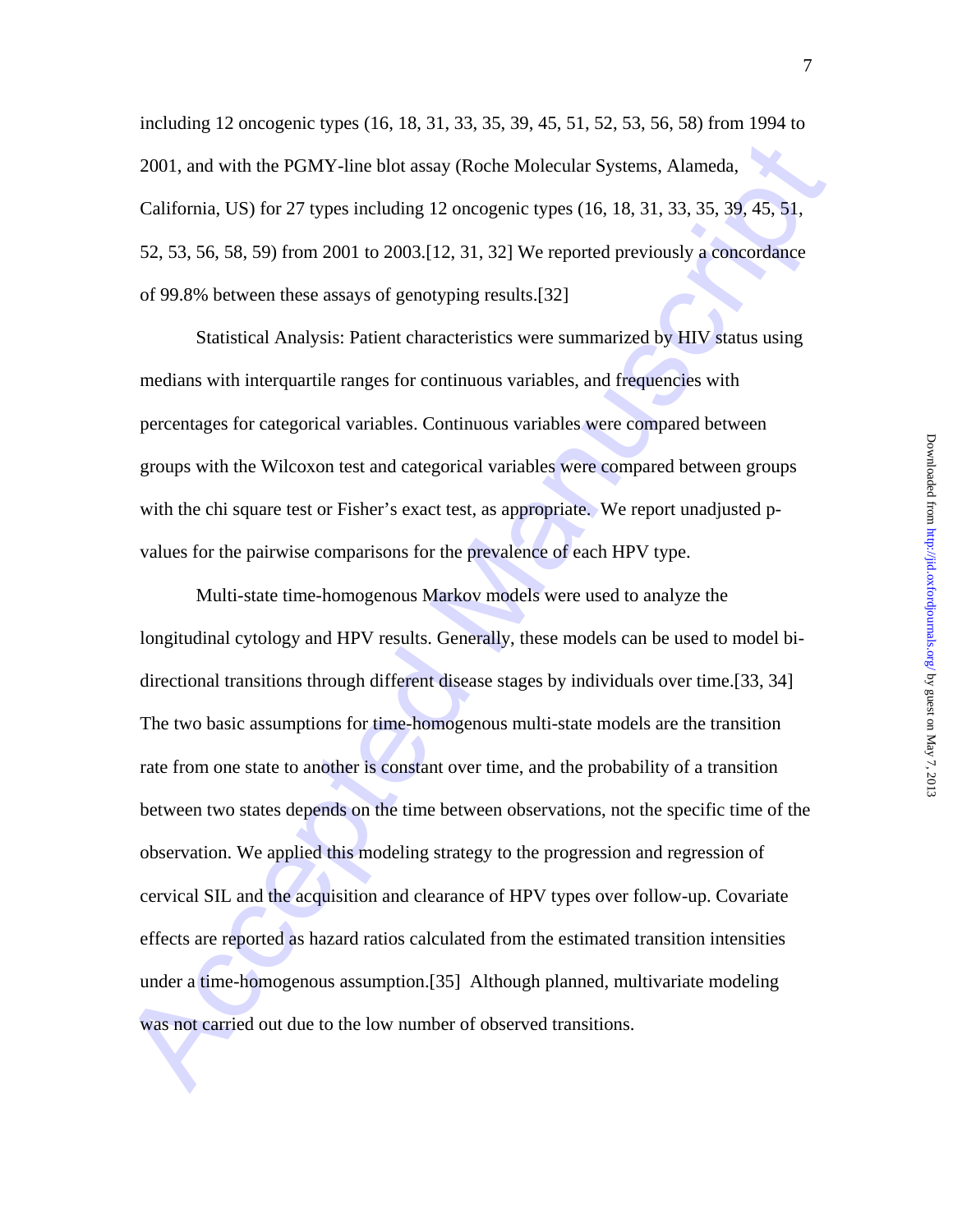#### **Cervical Squamous Intraepithelial Lesion (SIL)**

For the progression and regression of SH. we considered a 3-state Markov model.<br>
Cytopathology results from each visit were categorized as Absent (A) and Present (F)<br>
The Present category included at<br>pylical squarions cel For the progression and regression of SIL we considered a 3-state Markov model. Cytopathology results from each visit were categorized as Absent (A) and Present (P). The Present category included atypical squamous cells of undetermined significance (ASC-US), LSIL and HSIL. Low rates observed in each category precluded modeling a less heterogeneous grouping. Treatment (T) for SIL and invasive cancer (IC) was a unique absorbing state. All subsequent cytopathology results for women following treatment for SIL were censored at the date of treatment initiation. Cytopathology results were also censored after any non-SIL-related ablative or excisional cervical procedures (e.g. hysterectomy for other diagnosis). Participants were included if they had at least 2 Pap test results or 1 Pap test result followed by SIL treatment. Since the actual cervical disease status of women with an ASC-US result is unknown, sensitivity analyses were conducted with ASC-US included in the Absent results, ie. ASC-US was grouped with normal results, restricting Present results as LSIL, HSIL and IC.

Hazard ratios were estimated for transitions from absent-to-present states, presentto-absent states, and from present states to treatment. The observed absent-to-treatment transitions were assumed to have progressed through unobserved absent-to-present and present-to-treatment transitions. That is, the probability of a transition from a normal state to treatment was *a priori* set to 0.

#### **Acquisition and Clearance of HPV**

A 2-state Markov model was used to assess acquisition and clearance probabilities of HPV over time. We considered 3 outcomes: (1) presence of 1 or more oncogenic HPV types; (2) presence of HPV16; (3) presence of at least 1 oncogenic HPV other than 16 or 18. Participants were included if they had at least 2 HPV genotype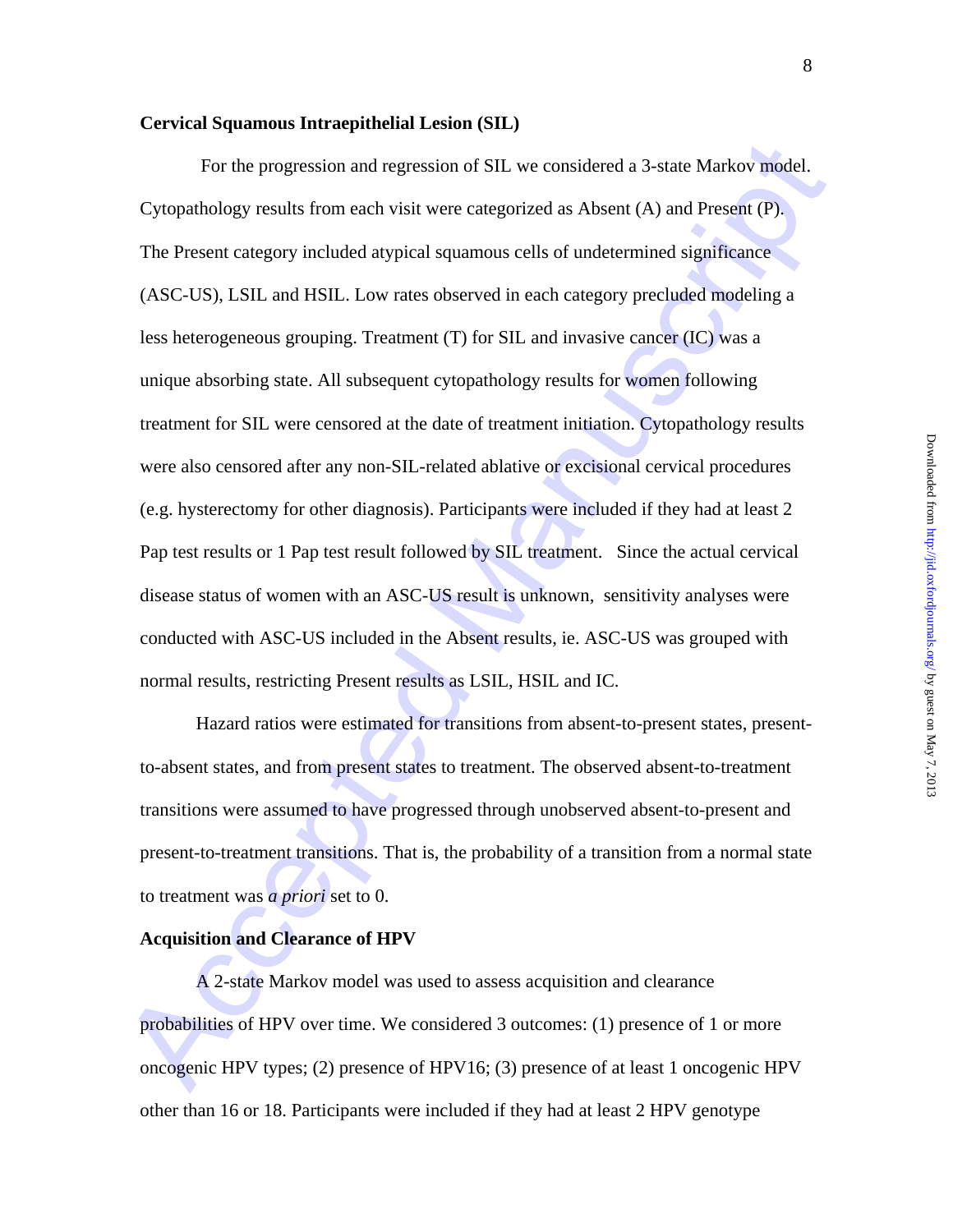results prior to any cervical procedures including those for SIL. Only results from the cervicalvaginal lavage samples were used and observations after any cervical procedures

## **Covariates**

were excluded.

cervical vaginal lavage samples were used and observations after any cervical procedures<br>vere excluded.<br> **Covariates**<br>
Variables considered for association with multi-state transitions were: HIV status;<br>
age; ethnicity (w Variables considered for association with multi-state transitions were: HIV status; age; ethnicity (white versus non-white); number of lifetime sexual partners (<5 versus > 5); and, for HIV-positive women, CD4+ count and antiretroviral (ARV) treatment (HAART: yes/no). Current ARV therapy was recorded at every visit, and HAART was defined according to the contemporary definition of 2 nucleoside reverse transcriptase inhibitors (NRTI) and at least one of the following: a protease inhibitor (PI), a nonnucleoside reverse transcriptase inhibitor (NNRTI), or an additional NRTI. HAART was set to no when a participant was not on any ARV or a pre-HAART era ARV regimen.

Statistical summaries were conducted using SAS Statistical Software, version 9.3 by SAS Institute Inc, Cary, NC. Multi-state models were fit using the *msm* package for R (http://www.r-project.org).

#### **RESULTS**

#### **Study Population**

In total, 1073 women were enrolled in the CWHS between 1993 and 2002. Approximately 70% of the cohort was HIV-positive. The HIV-positive and HIV-negative populations differed on many characteristics (Table 1). HIV-negative women were younger, more likely to be white, less likely to be an immigrant from an HIV-endemic country, more likely to have a smoking history and were more likely to have ever used illicit drugs. HIV-positive women had fewer lifetime sexual partners and were more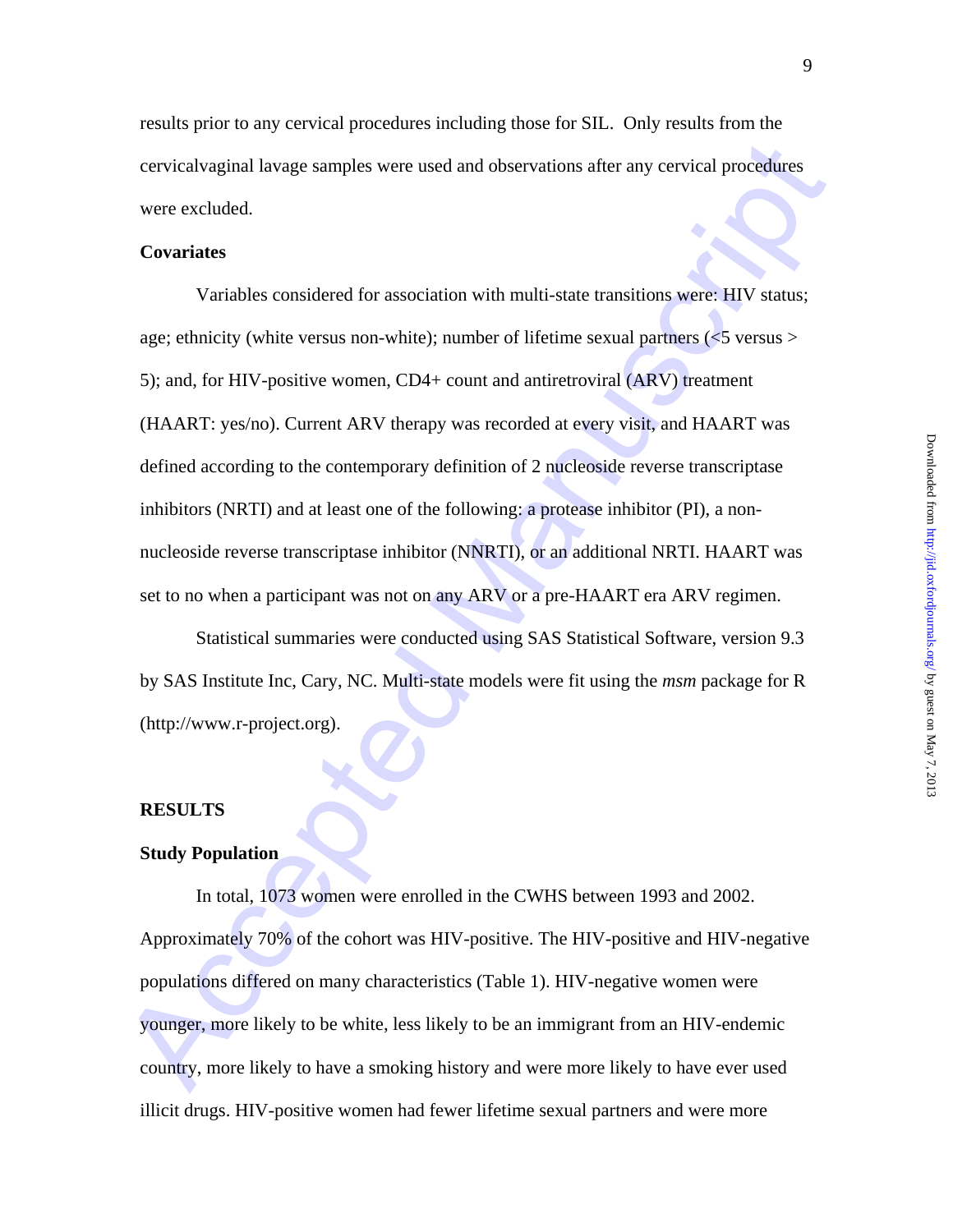likely to have one or more oncogenic HPV types detected in the first available vaginal sample.

Among HIV-positive women, the median age at HIV diagnosis was 30 years (IQR: 25-35) and median duration of HIV infection was 2 years (IQR: 1-5 years) at the time of enrolment. Median CD4 at enrollment was  $336$  cells/mm<sup>3</sup> (IQR: 180-515). Of the 54% on ARV (n=408), 38% were on NRTI-monotherapy, 26% were on NRTI-dual therapy and 35% were on HAART. By the end of the study 64% of all HIV-positive participants had documented HAART use.

sumple.<br>
Among HIV-positive women, the median age at HIV diagnosis was 30 years<br>
(IQR: 25-35) and median duration of HIV infection was 2 years (IQR: 1-5 years) at the<br>
time of enrolment. Median CD4 at emrollment was 336 c In this cohort, 307 (29%) did not return after enrolment (Supplemental Figure 1). Only 456/870 women with at least one cervical Pap result had sufficient data for inclusion in the multi-state model for progression/regression of SIL. There were no clinically important differences in those excluded due to insufficient data. Only 467/930 women with at least one HPV result had the  $>2$  results to permit inclusion in the multistate model for acquisition/clearance of HPV. Although no difference in the number of oncogenic HPV types identified at their first visit, participants with insufficient follow-up for inclusion in the HPV transition models had worse baseline cervical cytology results and were more likely to have previous abnormal cytology results.

Demographic differences between the HIV-positive and HIV-negative groups noted for the entire sample were similar to those in the data subsets in the cervical SIL and HPV transition models.

#### **Cervical SIL**

Four hundred fifty-six participants (130 HIV-negative/326 HIV-positive) were included in the longitudinal analysis. Median (range) follow-up was 24 (5-109) months for HIV-positive women compared to  $14$  (5-51) months for HIV-negative ( $p<0.001$ ).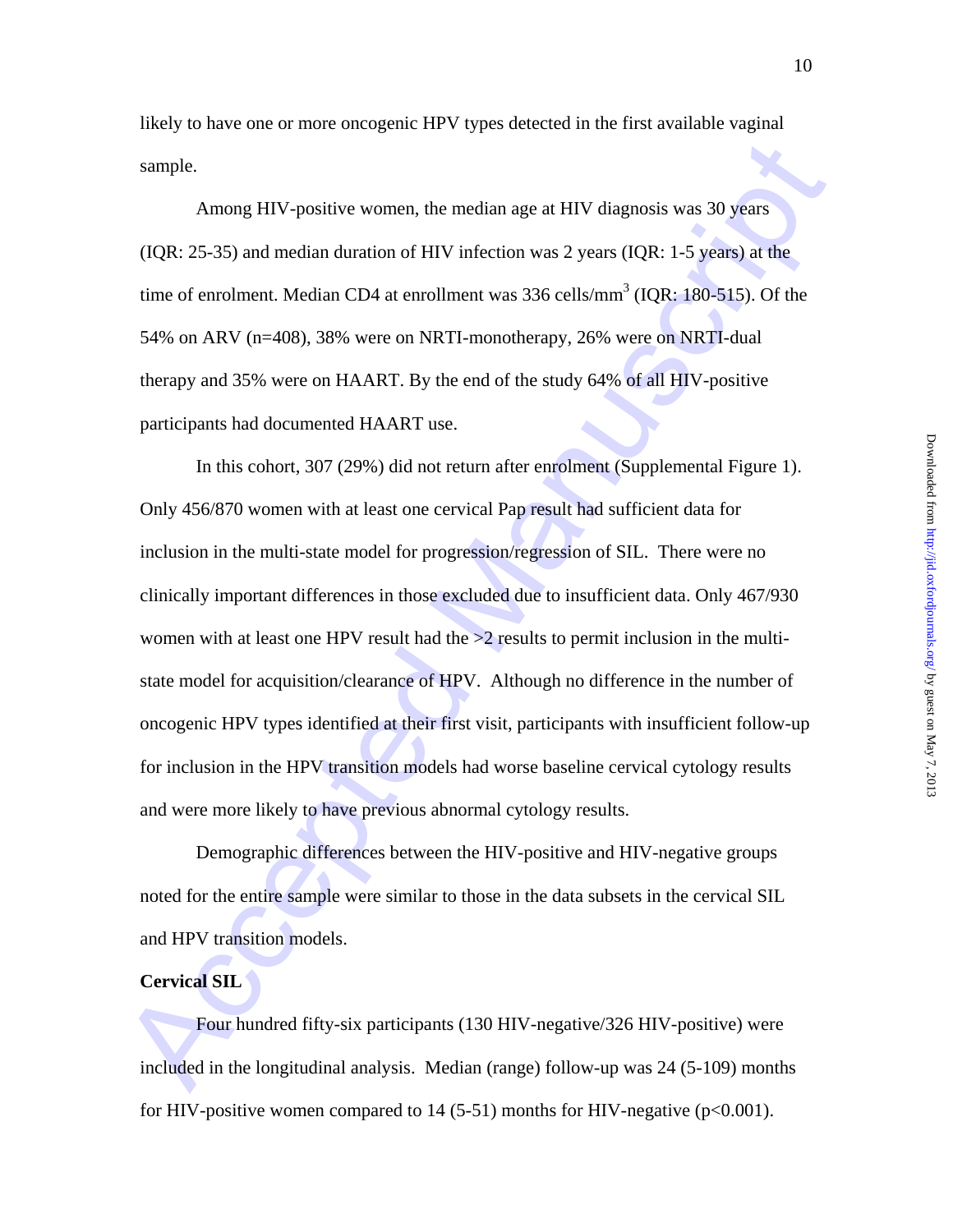During ollow-up 23 (5%) women had treatment for SIL, 86 (19%) had progression of SIL (ie. higher grades of SIL observed in follow-up), 299 (66%) had stable SIL results and 48 (10.5%) had regression of SIL (ie. lower grades of SIL were observed in follow-up) (Table 2).

#### **Multi-state model**

The 456 participants contributed 1572 PAP results (or 1116 transitions; shown in Table 3) to the multi-state model. The median (interquartile range; IQR) time between cervical exams was 243 (195, 391) days; about half of the women (52%) only had 2 PAP results, 19% had 3 results, 10% had 4 results, and the remaining 18% had between 5 and 15 results.

(ie. higher grades of SIL observed in follow-up), 299 (66%) had stable SIL results and 48<br>
(10.5%) had regression of SIL (ie. lower grades of SIL were observed in follow-up)<br>
(Table 2).<br> **Multi-state model**<br>
The 456 parti In univariate multi-state models, cytological progression (absent to present transitions) was more likely among women with  $> 5$  lifetime sexual partners (HR=1.70, p=0.04), coincident HPV16 infection (HR=2.50, p=0.04), or any other coincident HR-HPV other than  $16/18$  (HR=2.76, p<0.01). Cervical SIL regression (present to absent transitions) was more likely among women with  $>$  5 lifetime sexual partners (HR=2.07, p<0.01). Transitions to the treatment state were more likely among those with HPV16 present (HR=3.21,  $p<0.01$ ). HIV-positive women on HAART were found to have a higher likelihood of cervical lesion regression compared to HIV-positive women with similar characteristics but not on HAART (HR=3.32, p=0.02). (Table 4)

 The sensitivity analyses that grouped ASC-US within normal cytology yielded similar results (data not shown).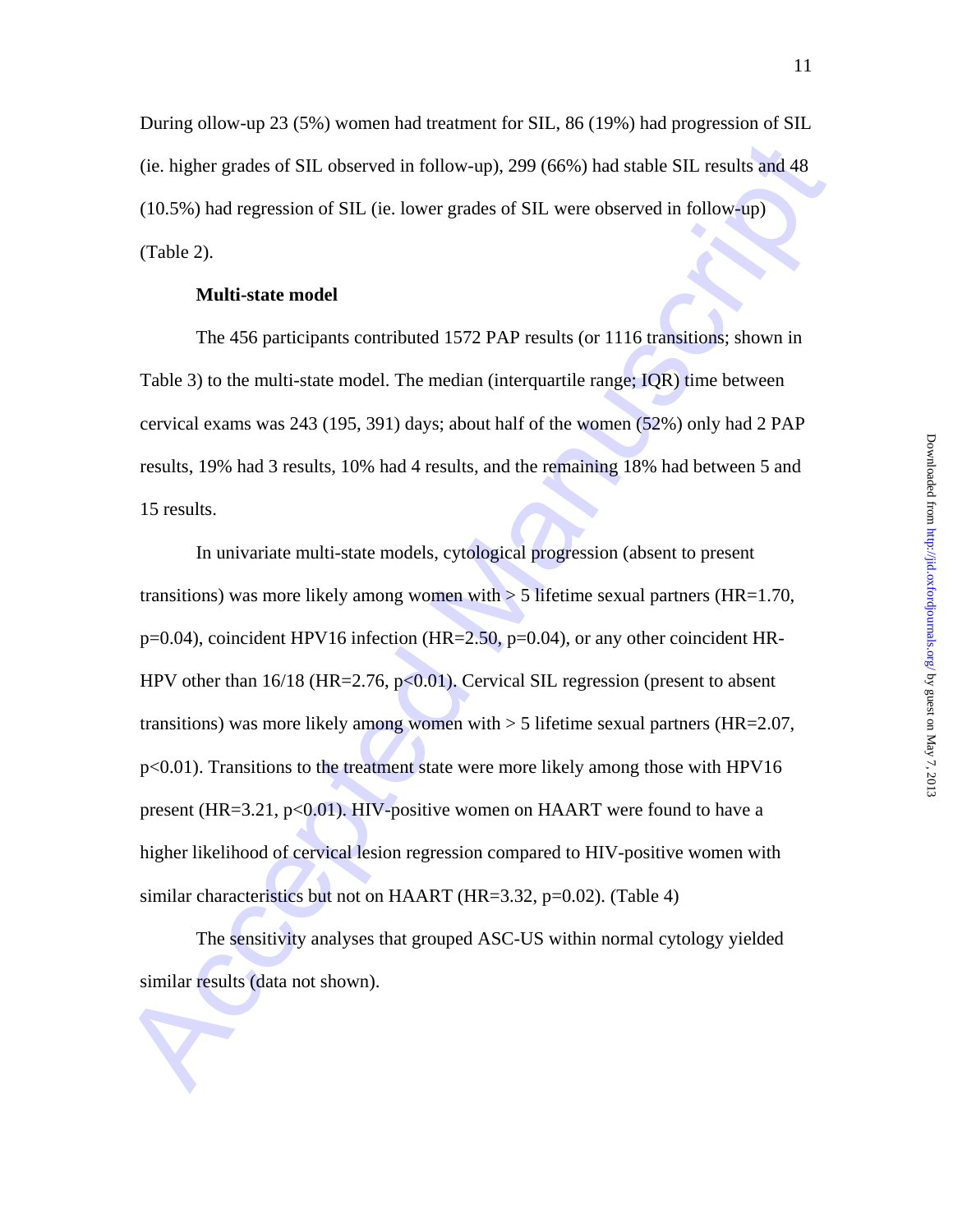Each of the 11 oncogenic HPV types tested was more prevalent among HIVpositive than HIV-negative women and statistically significant differences were detected in 8 types (HPV-31, 33, 35, 39, 45, 52, 56 and 58) (Figure 1). Although HPV16 was the most prevalent, found in 10.8% of samples, there was no difference in HPV16 prevalence between the HIV-positive and HIV-negative women. Among HIV- positive women the prevalence of oncogenic HPV was 39% among those on HAART at enrollment compared to 48% among those not on ARVs or on a pre-HAART regimen (p=0.09).

#### **Multi-state model**

Each of the 11 once<br>peric HPV types tested was more prevalent among HTV-<br>positive than HTV-negative women and statistically significant differences were detected<br>in 8 types (HPV-31, 33, 35, 39, 45, 52, 56 and 58) (Figure 467 participants (134 HIV-/333 HIV +) with 1531 HPV genotype results (or 1064 transitions) were included in the model, as shown in Table 5. In the multi-state models for acquisition (from none to detection of one or more oncogenic HPV types) and clearance (from one or more oncogenic HPV types to none) (Table 6), acquisition was more likely among HIV-positive women  $(HR=2.28, p=0.03)$  and less likely as age increased (HR=0.70 per 10 years, p=0.03). Clearance was less likely among HIV-positive women (HR=0.41,  $p<0.001$ ). When considered separately, the likelihood of HPV16 acquisition decreased with age ( $HR=0.47$ ,  $p<0.001$ ) but was higher among white women (HR=2.31, p=0.04) and HIV-positive women with CD4 cell counts <200 cells/mm<sup>3</sup>  $(HR=4.82, p<0.01)$ . Clearance of HR-HPV types other than 16/18 was less likely among HIV-positive women (HR=0.32, p<0.001) but more likely among HIV-positive women on HAART (HR=2.20,  $p=0.01$ ). The low prevalence and frequency of HPV18 transitions precluded model-fitting for this outcome.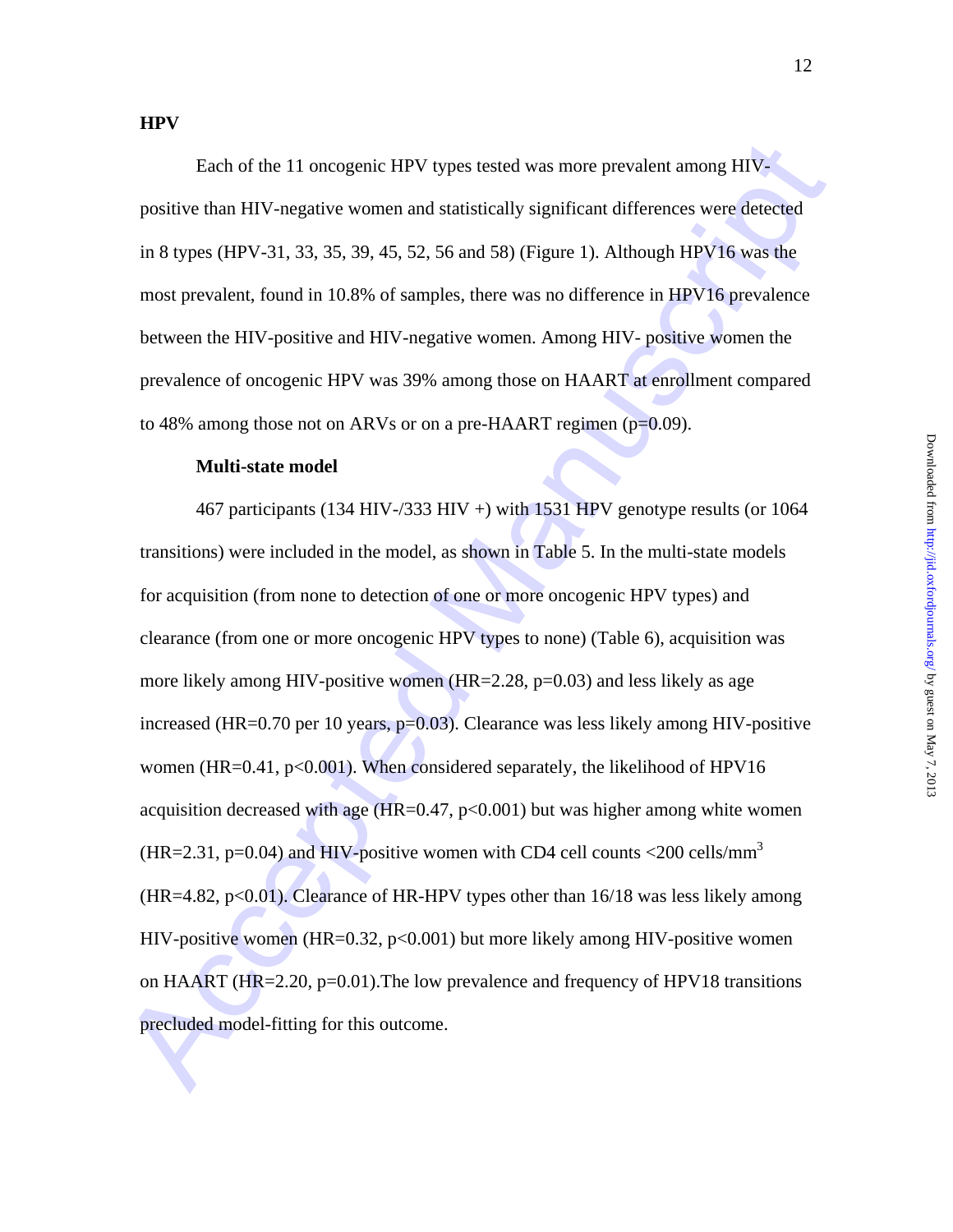#### **DISCUSSION**

 This study conducted over a period of transition into HAART, shows that in a context of adequate access to cervical screening and treatment, HAART is associated with a greater rate of regression of cervical SIL as determined by cytology. Similar cohort studies have reported trends toward improved outcomes for cervical disease with HAART, although many failed to reach statistical significance.[36, 37]

Despite the causal link between HPV and cervical disease, improvement in HPV clearance in the presence of HAART have not been widely observed.[36] Paramsothy demonstrated HAART increased the likelihood of clearing HPV among women with LSIL at study entry.[37] Although a non-statistically significant trend towards improved HPV clearance was noted for women with normal or ASC-US cytology at baseline, Fife demonstrated a small decline in the proportion of subjects in whom at least 1 HPV type was detected from 66% at baseline to 49% 96 weeks post-HAART initiation, and a significant decrease in HR-HPV types from 62% to 39%.[38]

This study conducted over a period of framsition into HAART, shows that in a<br>context of adequate access to cervical screening and treatment HAART is associated<br>with a greater rate of regression of cervical screening and t Overall, our study revealed higher acquisition and reduced clearance of oncogenic HR-HPV among HIV-positive compared to HIV-negative women. The effect estimates were similar in the subset of non-HR-HPV 16/18 types and for the acquisition of HPV16, but not the clearance of HPV16 alone. One strength of our study is that the current ARV regimen was recorded at each visit, and we demonstrated that HAART improved clearance of non-HR-HPV 16/18 types. The effect size was smaller and non-significant when all HR-HPV types were grouped, possibly because the interaction between HAART and HPV16 clearance is different than other HR-HPV types. This hypothesis is supported by data published by Strickler, who reported that HPV16 prevalence was more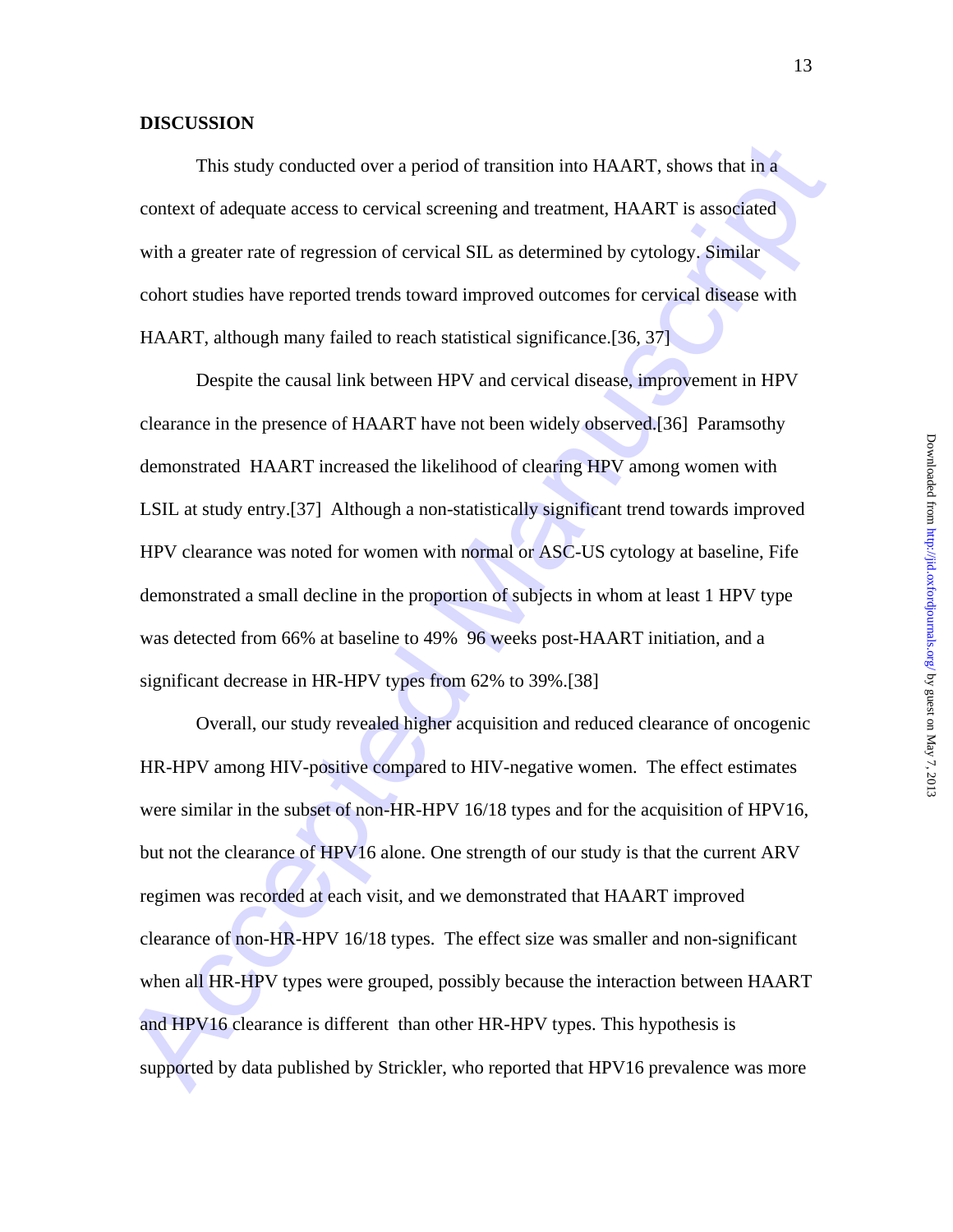weakly associated with immune status (as measured by CD4 cell counts) than other HPV types. [23]

Our decision to censor all HPV results after any cervical procedure resulted in the exclusion of women who had worse cervical cytology prior to and at the beginning of follow-up (data not shown). However, sensitivity analyses which did not censor this data, gave similar effect estimates for HIV status and HAART.

types. [23]<br>Our decision to censor all HPV results after any cervical procedure resulted in the<br>exclusion of women who had worse cervical cytology prior to and at the beginning of<br>follow-up (data not shown). However, sensi The validity of our models is strengthened by the fact that the estimates indicated that progression of cervical disease (absent to present transitions) increased in the presence of HR-HPV. The lack of a relationship between HPV18 and progression may be due to the low prevalence of this HPV type in our cohort. HPV16 was significantly associated with present-to-treatment transitions. Physicians were not aware of the real time type-specific HPV results during the study, so treatment decisions were made independently of knowing that this HR-HPV type was present.

Our findings also demonstrated the probabilities of a progression from normal to abnormal cytology result and of regression from abnormal to normal cytology increased with the number of sexual partners. This effect was no longer significant in the sensitivity analysis where ASCUS results were grouped in the normal cytology category suggesting the relationship between the number of sexual partners and cervical cytology transitions was largely driven by changes between normal and ASCUS.

There are limitations to this analysis. In this cohort, only 71% of participants attended >1 follow-up visits and among those, many had insufficient HPV or cytology samples to be included in the longitudinal analysis. The median follow-up for HIVpositive participants was approximately 10 months longer than HIV-negative participants. This differential follow-up means that we cannot ascertain if a) HIV status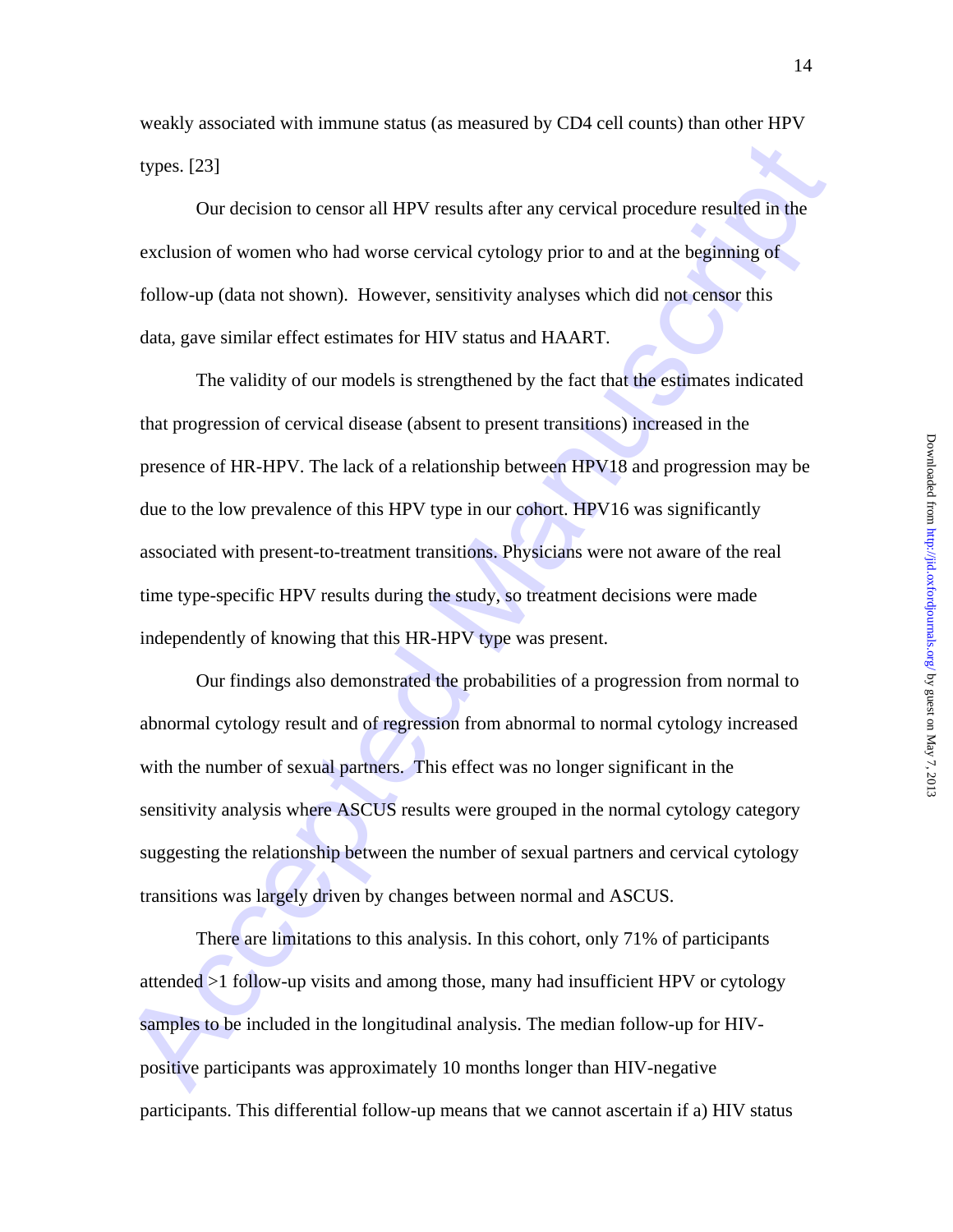would become a significant predictor of any transitions in the cytopathology multi-state models or b) the significance of HIV status in the HPV models would be reduced if the HIV-negative women had been followed for the same amount of time.

Further, only cervical cytology results were available and we lack the gold standard histological diagnoses. Clinical decisions regarding the timing of treatment for cervical disease may have been different for HIV-positive and HIV-negative women. This may have resulted in a biased estimate for the abnormal cytology-to-treatment transition for this covariate in the multi-state model, however the estimate in our model does not reflect such a bias.

models or b) the significance of HIV status in the HPV models would be reduced if the HIIV-negative women had been followed for the same amount of time.<br>
HIIV-negative women had been followed for the same amount of time.<br> Finally, as HIV viral load monitoring was introduced after our cohort study began, many early observations did not have these data available, precluding an assessment of viral load suppression as a predictor of cytological transition.. We used multi-state models because we believe they are reflective of the patterns observed for individual participants where cervical cytology may show worsening and improvement of SIL and the acquisition and clearance of HPV over follow up. However, these models also have limitations. The power of their analysis depends not only on the number of observations, but specifically on the number of transitions between states. Only 15-20% of the observations available for analysis were between state transitions. This precluded fitting multi-variable models and may explain why a relationship between HAART and HPV16 clearance or acquisition was not observed. Although other authors have noted that the time homogeneity assumption for multi-state models was not valid for HPV, this was deemed adequate when assessed for our sample.[39, 40] The grouped HPV outcomes (any HR-HPV and any not HPV16/HPV18 HR-HPV type) were operationalized as "any positive" versus "all negative", which does not take any unique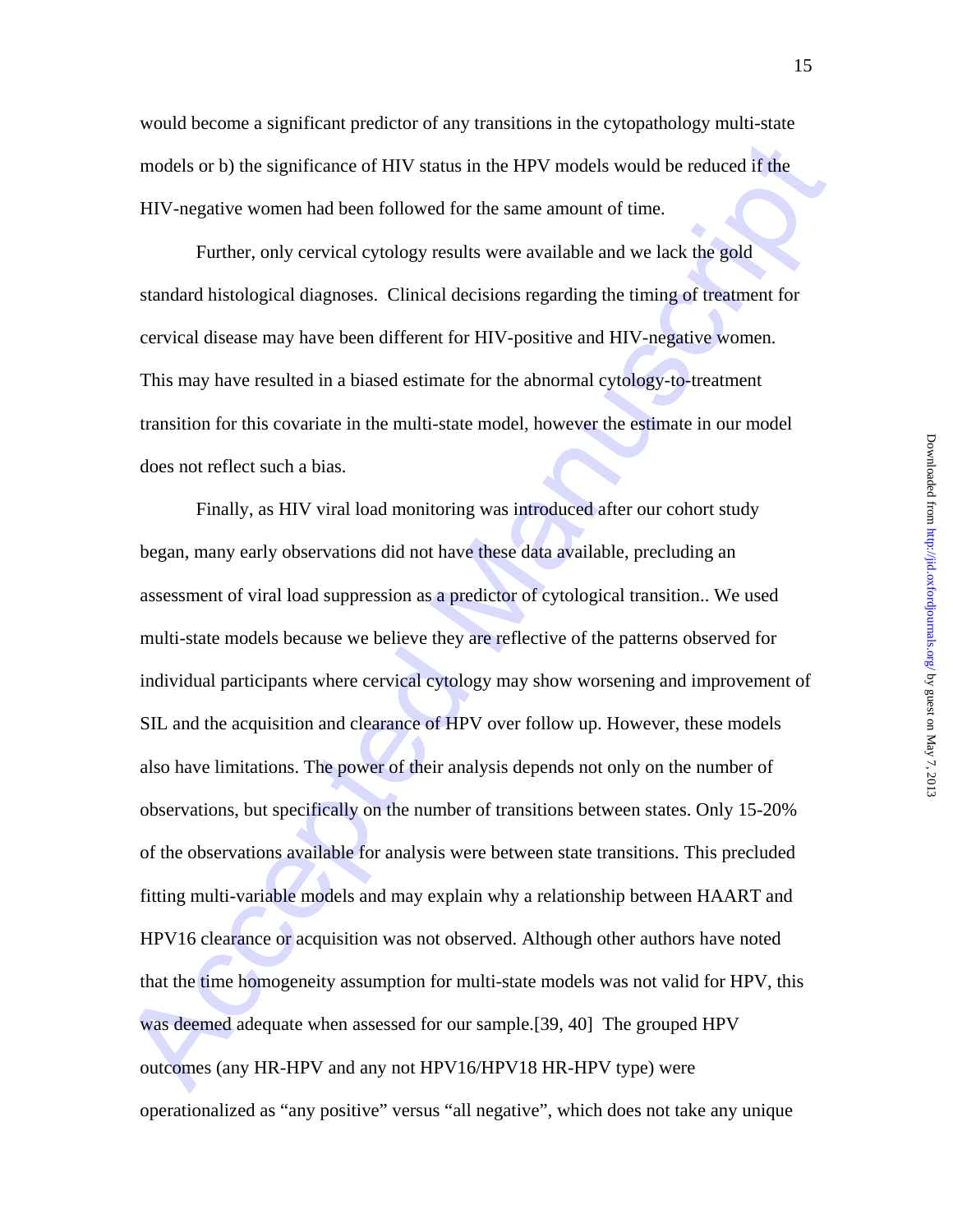Downloaded from http://jjd.oxfordjournals.org/ by guest on May 7, 2013 Downloaded from  $http://jid.oxfordoumals.org/ by guest on May 7, 2013$ 

HPV type acquisition and/or clearance into account. While this may have underestimated the total number of transitions among all HPV types, we proceeded with this definition in order to classify visits where one HPV type was acquired and a different one was cleared. Hense our outcome reflects the presence or absence of any HPV type at each visit. Although *a priori* we planned to analyze HPV18 transitions, the low prevalence of this genotype precluded fitting a multi-state model to this outcome.

the total number of transitions among all HPV types, we proceeded with this definition in<br>order to classify visits where one HPV type was acquired and a different one was cleared.<br>Hense our outcome reflects the presence or This study provides additional evidence that HAART has a beneficial impact on the outcome of cervical SIL. This analysis further supports the growing evidence of differential prevalence of HR-HPV types in HIV-positive women compared to HIVnegative women. Our results demonstrate the favorable impact of HAART on non-16/18 HR-HPV but not on HPV16, underscoring the importance of primary prevention of HPV16 but also the potential impact of including women in this high risk population into currently available vaccination programs using genotype-specific vaccines containing HPV16 and HPV18 virus-like particles. In light of the recognized need to increase accessibility to HPV vaccines in countries with poor access to cervical cancer screening and treatment, it is critical to understand the potential effect that all types of HR-HPV have in HIV-positive women, particularly HPV16 and HPV18. Further research is required to better clarify HPV genotype-specific characteristics in women with HIV infection in order to inform effective strategies to prevent cervical cancer in this population.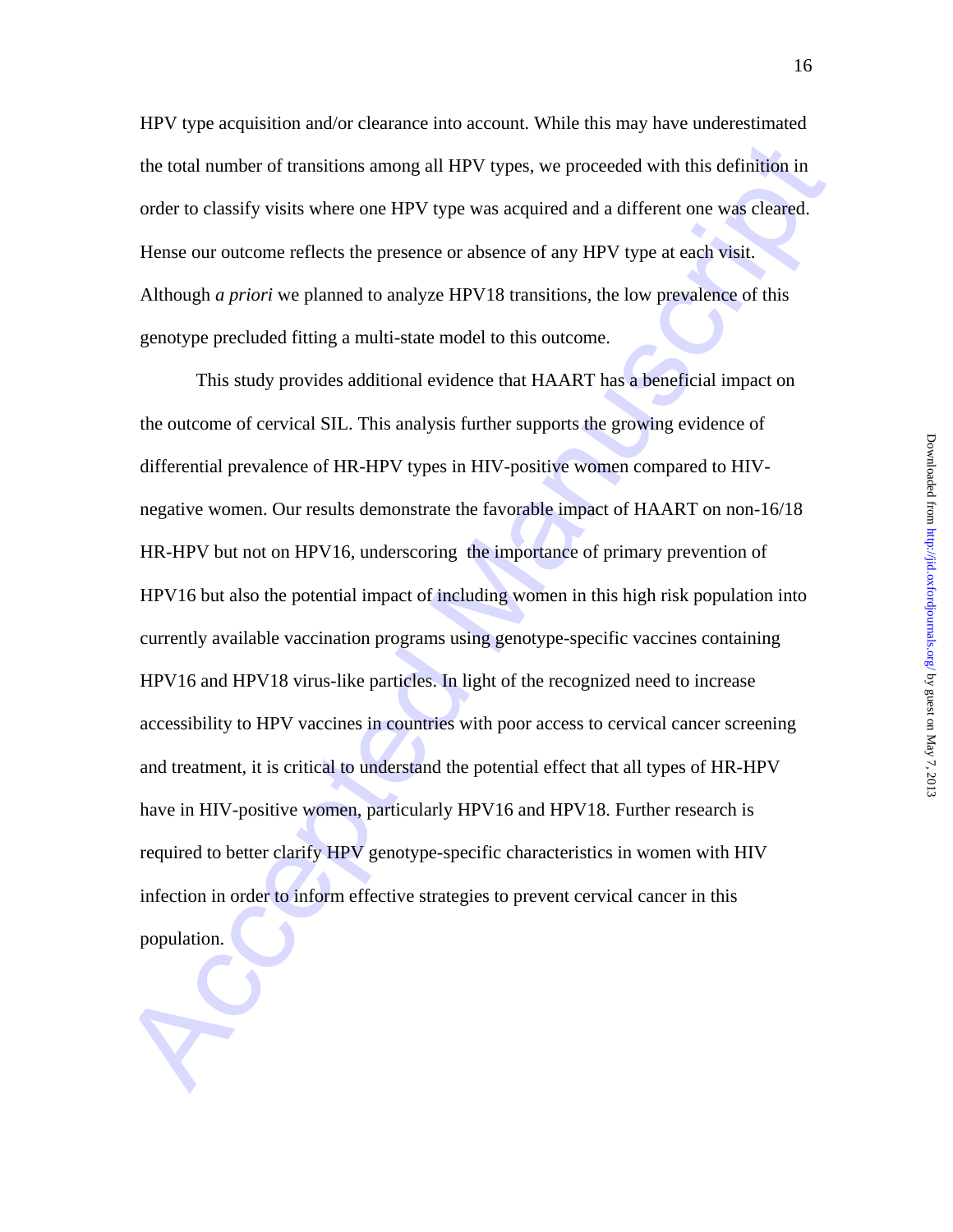| Variables                          | <b>HIV-Positive</b> | <b>HIV-Negative</b> | $p$ -value |
|------------------------------------|---------------------|---------------------|------------|
|                                    | $n = 750$           | $n=323$             |            |
| Age                                | 33 (28-38)          | $26(22-33)$         | < .0001    |
| Race/Ethnicity                     |                     |                     |            |
| White                              | 430 (57.4%)         | 279 (86.7%)         | < .0001    |
| <b>Black</b>                       | 242 (32.3%)         | 25(7.7%)            |            |
| Aboriginal                         | $46(6.1\%)$         | $0(0.0\%)$          |            |
| Other                              | 32 (4.3%)           | $19(5.9\%)$         |            |
| Married                            | 314 (42.0%)         | 105 (32.4%)         | < 01       |
| <b>Total Years of Education</b>    | $12(10-14)$         | $15(12-17)$         | < .0001    |
| <b>Birth Country</b>               |                     |                     | < .0001    |
| Canada                             | 435(58.0%)          | 274(84.8%)          |            |
| <b>Endemic Country</b>             | 233(31.1%)          | $15(4.6\%)$         |            |
| Non-Endemic Country                | $82(10.9\%)$        | 34(10.5%)           |            |
| <b>Risk Factors for HIV</b>        |                     |                     |            |
| <b>Heterosexual Contact</b>        | 629 (83.9%)         | 308 (95.4%)         | < .0001    |
| <b>Injection Drug Use</b>          | 109 (14.5%)         | $3(0.9\%)$          | < .0001    |
| <b>Blood Product</b>               | 168 (22.4%)         | 75 (23.1%)          | 0.77       |
| Sex with other women               | $7(0.9\%)$          | $23(7.1\%)$         | < .0001    |
| <b>Unknown</b>                     | 35 (4.7%)           | $9(2.8\%)$          | 0.15       |
| Ever smoked                        | 432 (57.6%)         | 217 (67.2%)         | < 01       |
| Drink alcohol in the last 6 months | 404 (53.9%)         | 280 (86.7%)         | < .0001    |
| Ever used illicit drugs            | 356 (47.5%)         | 209 (64.7%)         | < .0001    |
|                                    |                     |                     |            |

**Table 1: Baseline demographic and clinical characteristics of the CWHS cohort**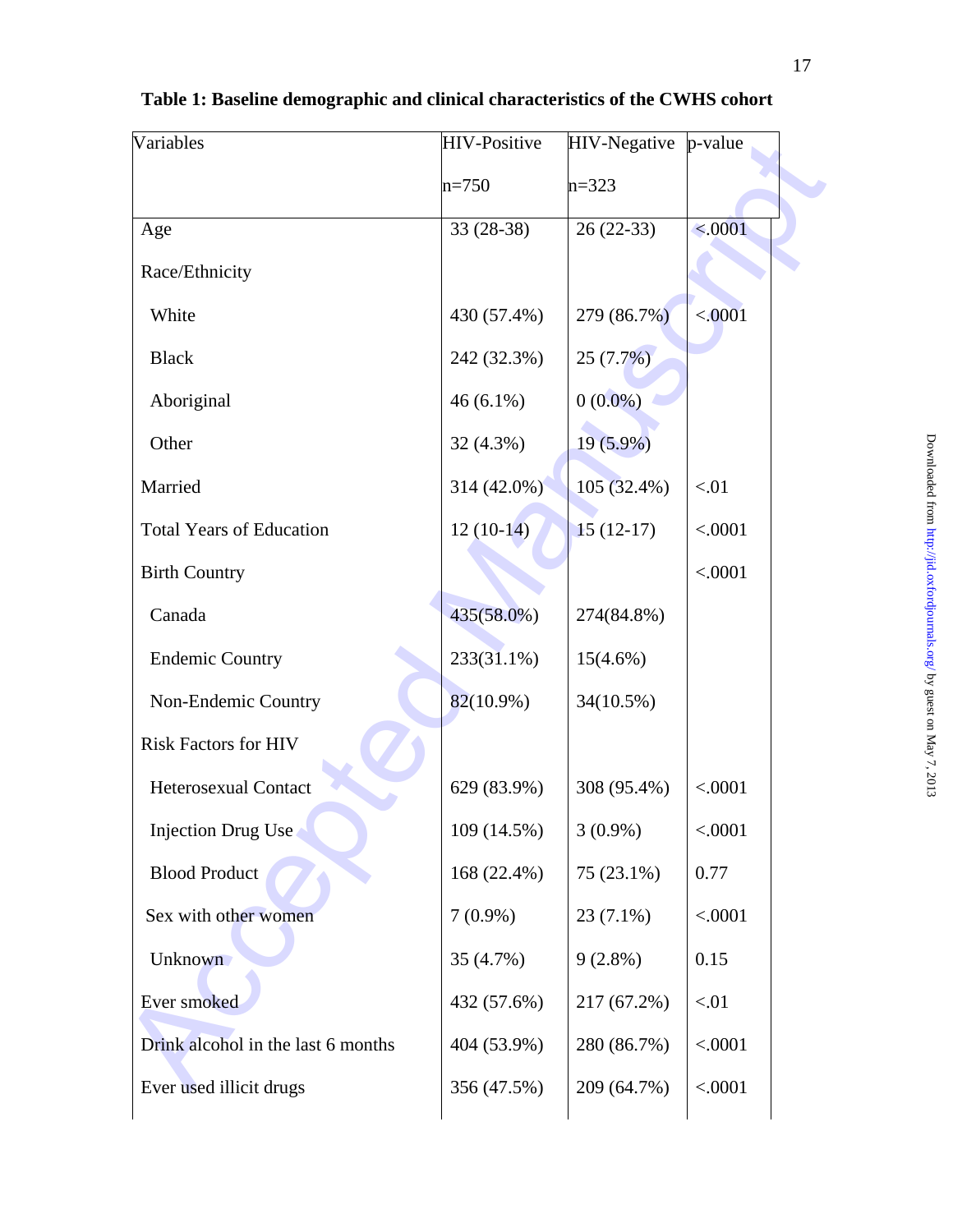| Variables                               | <b>HIV-Positive</b> | <b>HIV-Negative</b> | p-value |
|-----------------------------------------|---------------------|---------------------|---------|
|                                         | $n = 750$           | $n=323$             |         |
| Used illicit drugs in the last 6 months | 187 (24.9%)         | 87 (26.9%)          | 0.49    |
| 14 or older at first menses             | 253 (34.9%)         | 85 (26.5%)          | 0.01    |
| Age at first sexual relationship        | $17(15-19)$         | $17(16-18)$         | 0.37    |
| Ever pregnant                           | 636 (84.8%)         | $164(50.8\%)$       | < .0001 |
| # of lifetime sexual partners           | $5(3-12)$           | $7(5-14)$           | < .0001 |
| Condom Use                              |                     |                     | < .0001 |
| Always in the past 6 months             | 187 (24.9%)         | 244 (75.5%)         |         |
| Inconsistently in past 6 months         | 268 (35.7%)         | 53 (16.4%)          |         |
| Not currently sexually active           | 264 (35.2%)         | 25(7.7%)            |         |
| Number of Oncogenic HPV types in        |                     |                     | < .0001 |
| first sample                            |                     |                     |         |
| $\boldsymbol{0}$                        | 338 (53.4%)         | 211 (71.3%)         |         |
| 1                                       | 171 (27.0%)         | 60(20.3%)           |         |
| $\overline{2}$                          | 71 (11.2%)          | $18(6.1\%)$         |         |
| 3 or more                               | 53 (8.4%)           | 7(2.4)              |         |
| Any abnormal cytology results prior to  | 259 (34.5%)         | 138 (42.7%)         | 0.01    |
| study entry                             |                     |                     |         |
| <b>Cytology Results on first sample</b> |                     |                     |         |
| Normal                                  | 419 (73.5%)         | 230 (76.7%)         | 0.05    |
| AS-CUS                                  | 53 (9.3%)           | 38 (12.7%)          |         |
| LSIL                                    | 78 (13.7%)          | 25 (8.3%)           |         |
| <b>HSIL</b>                             | 20 (3.5%)           | 7(2.3%)             |         |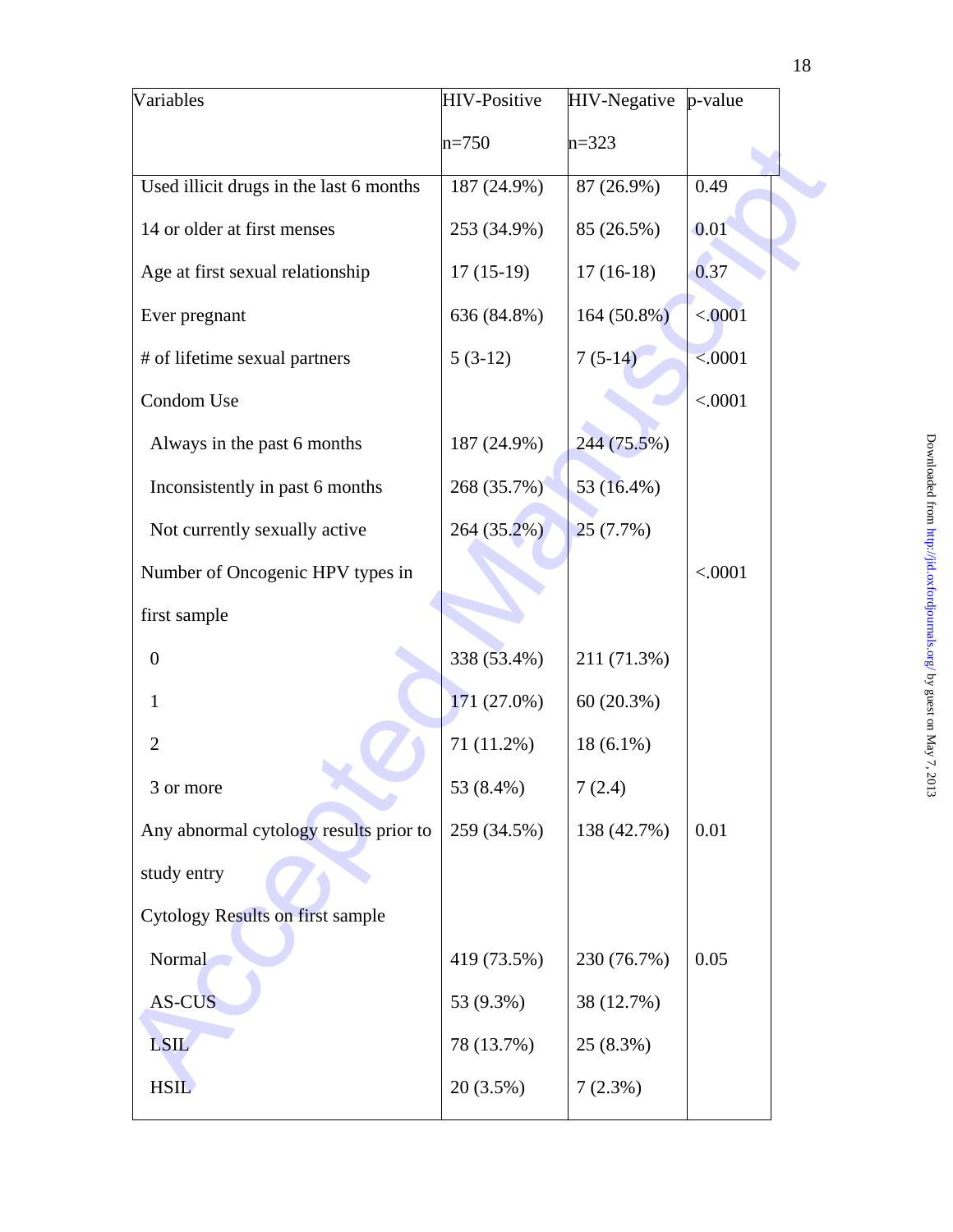| Cytology<br>Treatment for<br>Result<br>Normal<br>ASC-US<br><b>LSIL</b><br>$\operatorname{HSIL}$<br><b>SIL</b><br>IC<br>Total<br>Normal<br>264 (76.7%)<br>36(10.5%)<br>$1(0.3\%)$<br>344<br>34 (9.9%)<br>$3(0.9\%)$<br>6(1.7%)<br>52<br>ASC-US<br>24 (46.2%)<br>13 (25.0%)<br>$\mathbf{0}$<br>$10(19.2\%)$<br>$1(1.9\%)$<br>4(7.7%)<br>6(11.8%)<br>51<br>$15(29.4\%)$<br>19 (37.3%)<br>$\mathbf{0}$<br>$1(2.0\%)$<br>$10(19.6\%)$<br>$1(11.1\%)$<br>9<br>$\mathbf{0}$<br>$2(22.2\%)$<br>3(33.3%)<br>$\mathbf{0}$<br>3(33.3%) | $\operatorname{LSIL}$<br><b>HSIL</b> | First |  | Worst Cytology Result during Study Follow-up |  |  |
|-----------------------------------------------------------------------------------------------------------------------------------------------------------------------------------------------------------------------------------------------------------------------------------------------------------------------------------------------------------------------------------------------------------------------------------------------------------------------------------------------------------------------------|--------------------------------------|-------|--|----------------------------------------------|--|--|
|                                                                                                                                                                                                                                                                                                                                                                                                                                                                                                                             |                                      |       |  |                                              |  |  |
|                                                                                                                                                                                                                                                                                                                                                                                                                                                                                                                             |                                      |       |  |                                              |  |  |
|                                                                                                                                                                                                                                                                                                                                                                                                                                                                                                                             |                                      |       |  |                                              |  |  |
|                                                                                                                                                                                                                                                                                                                                                                                                                                                                                                                             |                                      |       |  |                                              |  |  |
|                                                                                                                                                                                                                                                                                                                                                                                                                                                                                                                             |                                      |       |  |                                              |  |  |
|                                                                                                                                                                                                                                                                                                                                                                                                                                                                                                                             |                                      |       |  |                                              |  |  |
|                                                                                                                                                                                                                                                                                                                                                                                                                                                                                                                             |                                      |       |  |                                              |  |  |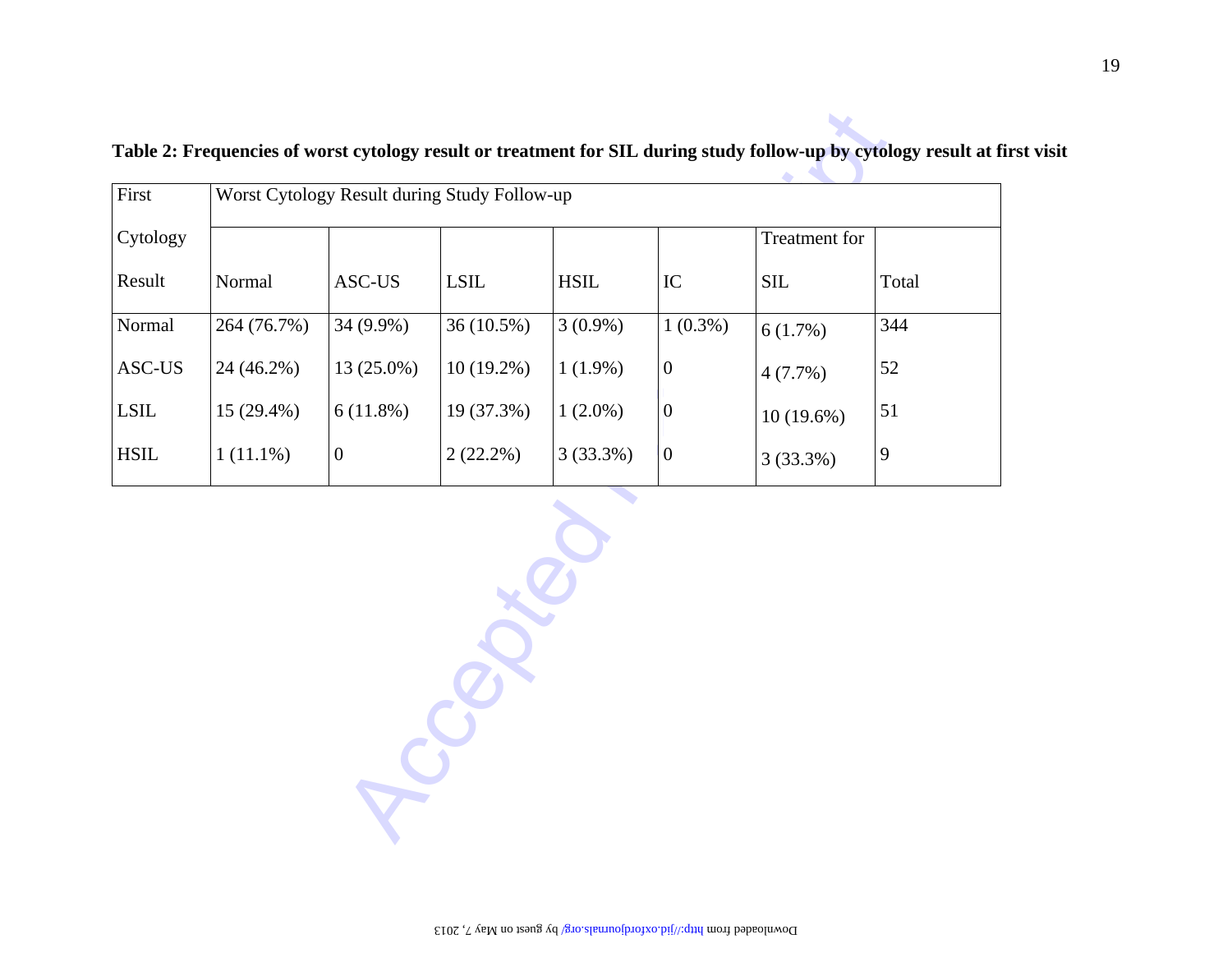| HIV-Positive            |                                                                           | PAP Result at Next Visit (i+1) |                    |                  |                  |                  |                  |
|-------------------------|---------------------------------------------------------------------------|--------------------------------|--------------------|------------------|------------------|------------------|------------------|
|                         |                                                                           |                                | <b>SIL Present</b> |                  |                  |                  |                  |
|                         |                                                                           | Normal                         | AS-CUS             | LSIL             | <b>HSIL</b>      | IC               | Any              |
|                         |                                                                           |                                |                    |                  |                  |                  | Treatment        |
|                         | Normal                                                                    | 685                            | 41                 | 39               | $\overline{2}$   | $\mathbf{1}$     | $\overline{7}$   |
|                         | $\operatorname{ASC-US}$                                                   | 42                             | 12                 | 11               | $\,1\,$          | $\mathbf{0}$     | $\boldsymbol{7}$ |
|                         | $\operatorname{LSIL}$                                                     | 36                             | 10                 | 23               | $\overline{2}$   | $\overline{0}$   | 9                |
|                         | <b>HSIL</b>                                                               | 3                              | $\boldsymbol{0}$   | $\overline{4}$   | $6\overline{6}$  | $\boldsymbol{0}$ | $\overline{4}$   |
|                         | (i)<br>$\angle$ ASC<br>LSIL<br>LSIL<br>LSIL<br>HSII<br>IC<br>HIV-Negative | $\boldsymbol{0}$               | $\boldsymbol{0}$   | $\boldsymbol{0}$ | $\overline{0}$   | $\boldsymbol{0}$ | $\mathbf{1}$     |
|                         |                                                                           | PAP Result at Next Visit (i+1) |                    |                  |                  |                  |                  |
|                         |                                                                           |                                | <b>SIL Present</b> |                  |                  |                  |                  |
|                         |                                                                           | Normal                         | ASC-US LSIL        |                  | <b>HSIL</b>      | IC               | Any              |
|                         |                                                                           |                                |                    |                  |                  |                  | Treatment        |
|                         | Normal                                                                    | 120                            | 9                  | $\overline{4}$   | $\boldsymbol{0}$ | $\boldsymbol{0}$ | $\overline{2}$   |
|                         | $\operatorname{ASC-US}$                                                   | 14                             | 5                  | $\mathbf{1}$     | $\boldsymbol{0}$ | $\boldsymbol{0}$ | $\mathbf{1}$     |
|                         | <b>LSIL</b>                                                               | $\overline{7}$                 | $\mathbf{1}$       | 3                | $\boldsymbol{0}$ | $\boldsymbol{0}$ | $\mathfrak{Z}$   |
|                         | $\operatorname{HSIL}$                                                     | $\overline{0}$                 | $\boldsymbol{0}$   | $\boldsymbol{0}$ | $\boldsymbol{0}$ | $\boldsymbol{0}$ | $\boldsymbol{0}$ |
| PAP Result at Visit (i) | IC                                                                        | $\mathbf{0}$                   | $\boldsymbol{0}$   | $\boldsymbol{0}$ | $\boldsymbol{0}$ | $\boldsymbol{0}$ | $\boldsymbol{0}$ |
|                         |                                                                           |                                |                    |                  |                  |                  |                  |
|                         |                                                                           |                                |                    |                  |                  |                  |                  |
|                         |                                                                           |                                |                    |                  |                  |                  |                  |
|                         |                                                                           |                                |                    |                  |                  |                  |                  |

**Table 3: Number of Transitions between Cytopathologic States by HIV Status**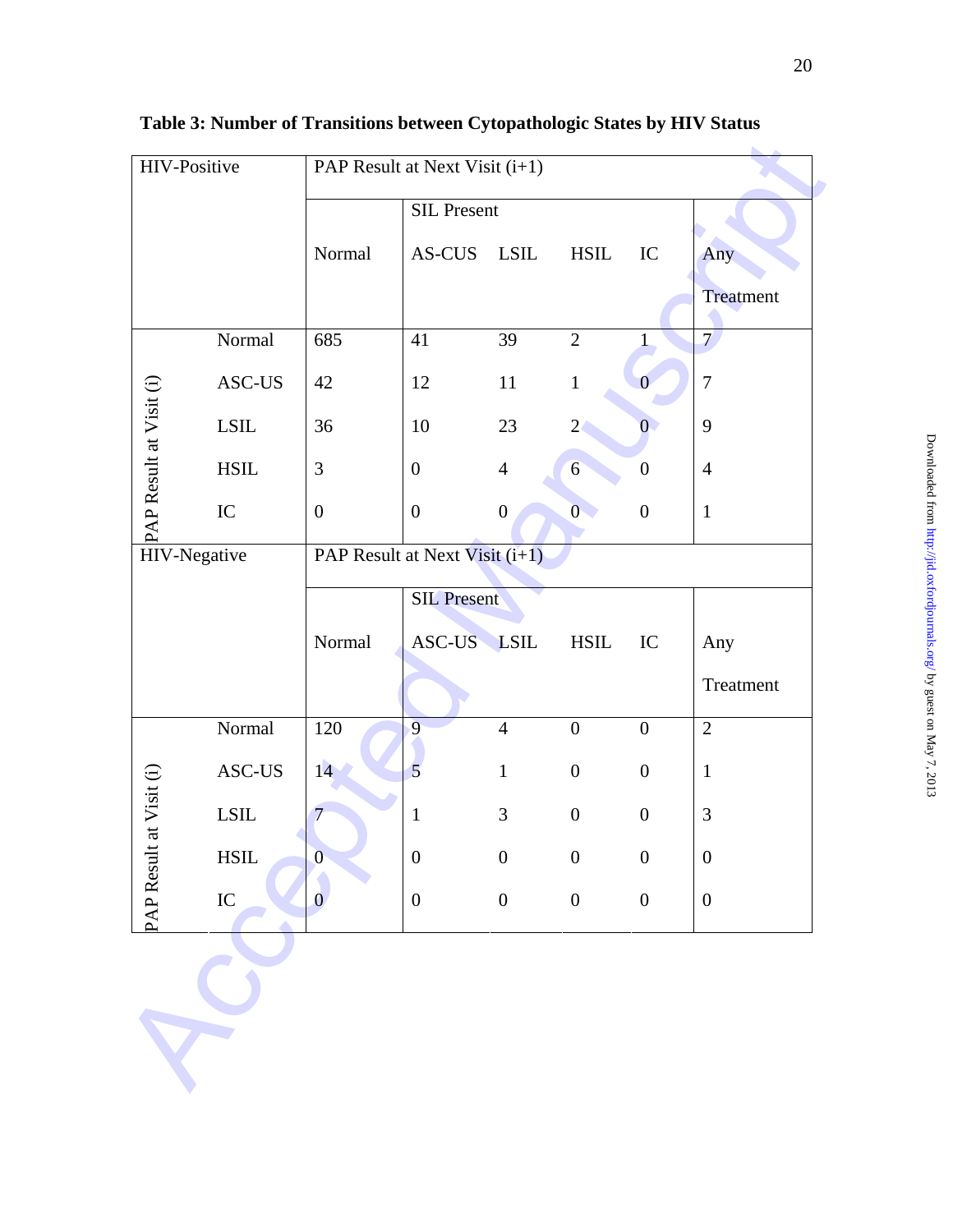|                                 |        | SIL Absent -> SIL Present |        | SIL Present -> SIL Absent | <b>SIL Present-&gt; Treatment</b> |                 |  |
|---------------------------------|--------|---------------------------|--------|---------------------------|-----------------------------------|-----------------|--|
|                                 | Hazard | 95% Confidence            | Hazard | 95% Confidence            | Hazard                            | 95% Confidence  |  |
|                                 | Ratio  | Limit                     | Ratio  | Limit                     | Ratio                             | Limit           |  |
| HIV-positive                    | 0.93   | $(0.43 - 2.03)$           | 0.60   | $(0.30 - 1.19)$           | 0.77                              | $(0.31 - 1.91)$ |  |
| Age (per 10 years)              | 0.80   | $(0.58 - 1.09)$           | 0.83   | $(0.56 - 1.23)$           | 0.61                              | $(0.35 - 1.04)$ |  |
| More than 5 sexual partners     | 1.70   | $(1.03 - 2.80)$           | 2.07   | $(1.25 - 3.44)$           | 0.61                              | $(0.29-1.27)$   |  |
| White Ethnicity (vs all others) | 0.90   | $(0.55 - 1.46)$           | 1.48   | $(0.85 - 2.56)$           | 0.61                              | $(0.3-1.24)$    |  |
| Presence of any oncogenic       | 2.79   | $(1.46 - 5.34)$           | 0.54   | $(0.28 - 1.03)$           | 1.61                              | $(0.63 - 4.08)$ |  |
| <b>HPV</b>                      |        |                           |        |                           |                                   |                 |  |
| Presence of HPV16               | 2.50   | $(1.07 - 5.86)$           | 1.57   | $(0.66 - 3.75)$           | 3.21                              | $(1.37 - 7.53)$ |  |
| Presence of HPV18               | 3.16   | $(0.57 - 17.41)$          | 1.72   | $(0.34 - 8.81)$           | 1.88                              | $(0.53 - 6.70)$ |  |
| Presence of any other           | 2.76   | $(1.42 - 5.36)$           | 0.52   | $(0.26 - 1.01)$           | 1.7                               | $(0.71 - 4.12)$ |  |
| oncogenic HPV (not 16/18)       |        |                           |        |                           |                                   |                 |  |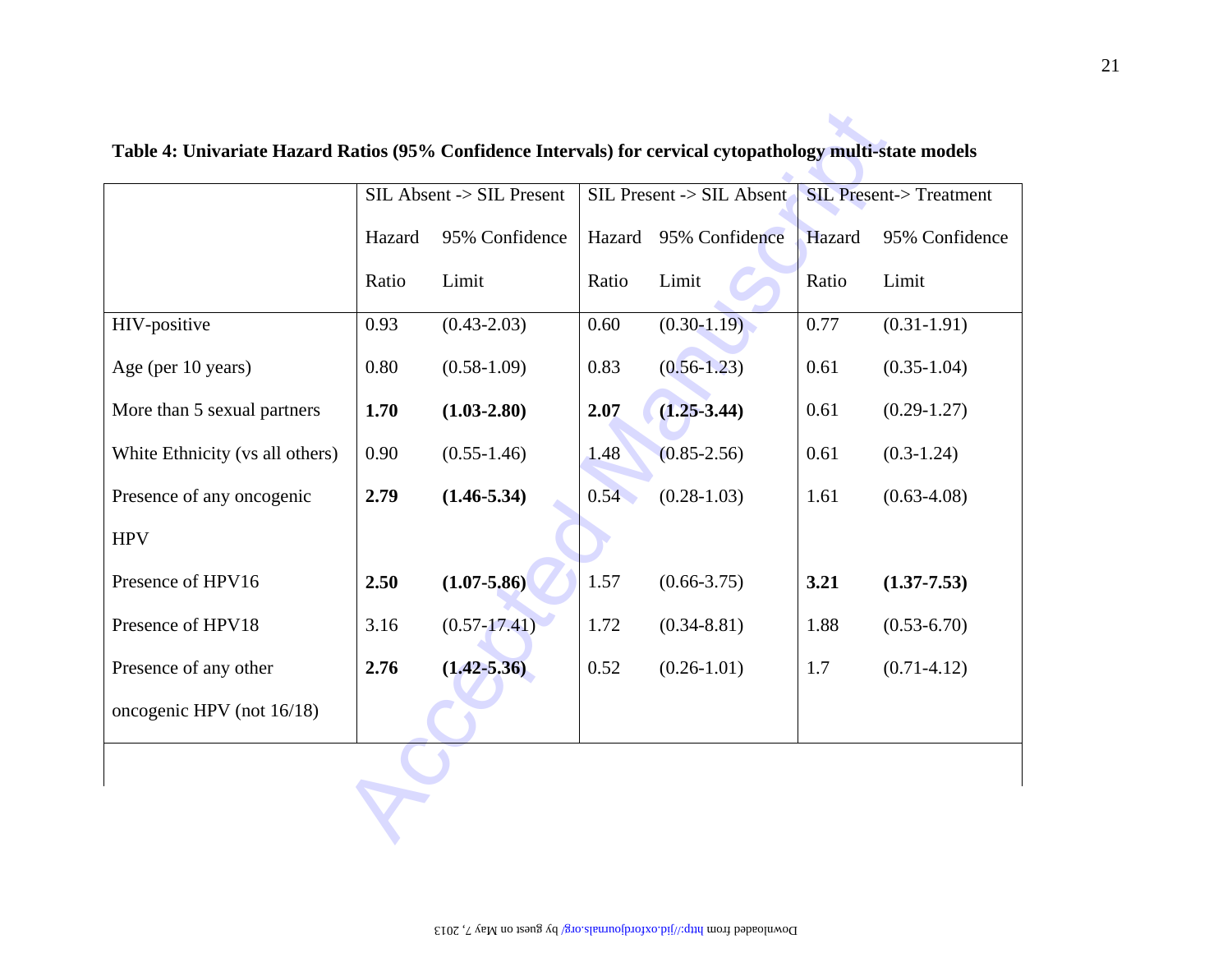|                                          |        | SIL Absent -> SIL Present |        | SIL Present -> SIL Absent |        | <b>SIL Present-&gt; Treatment</b> |
|------------------------------------------|--------|---------------------------|--------|---------------------------|--------|-----------------------------------|
|                                          | Hazard | 95% Confidence            | Hazard | 95% Confidence            | Hazard | 95% Confidence                    |
|                                          | Ratio  | Limit                     | Ratio  | Limit                     | Ratio  | Limit                             |
| Among HIV-positive Women                 |        |                           |        |                           |        |                                   |
| <b>HAART</b>                             | 1.02   | $(0.4 - 2.59)$            | 3.32   | $(1.22 - 9.04)$           | 1.15   | $(0.38 - 3.48)$                   |
| CD4 Cell count                           |        |                           |        |                           |        |                                   |
| $>500$ cells/mm <sup>3</sup> (Reference) | 1.00   |                           | 1.00   |                           | 1.00   |                                   |
| 200-500 cells/mm $3$                     | 1.07   | $(0.58 - 1.98)$           | 1.47   | $(0.73 - 2.93)$           | 0.50   | $(0.19-1.36)$                     |
| $<$ 200 cells/mm <sup>3</sup>            | 1.38   | $(0.66 - 2.90)$           | 0.89   | $(0.39 - 2.04)$           | 0.49   | $(0.16 - 1.55)$                   |
|                                          |        |                           |        |                           |        |                                   |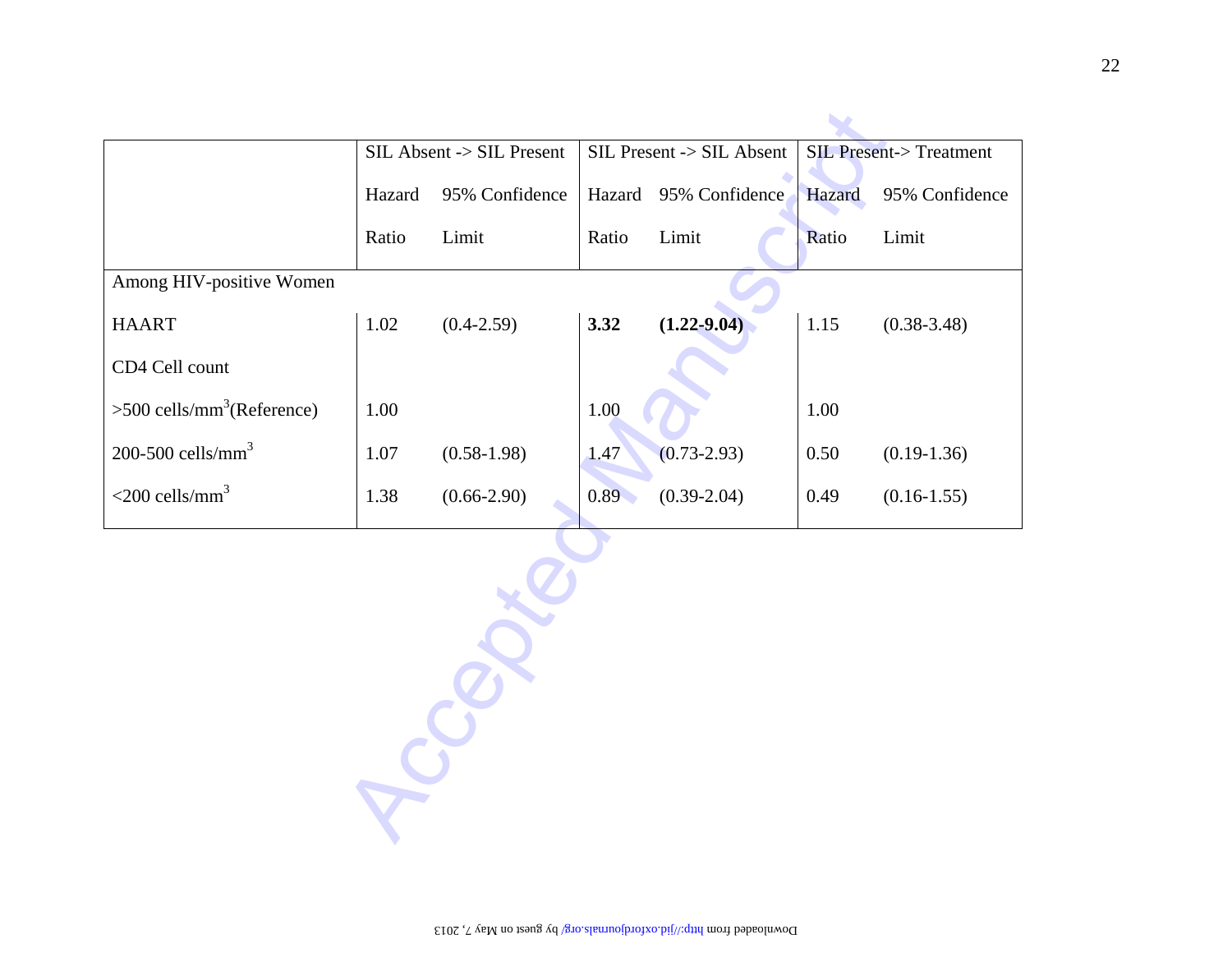| <b>HIV-Positive Women</b> |                             |                             |                             |                             |
|---------------------------|-----------------------------|-----------------------------|-----------------------------|-----------------------------|
| 0=Negative                | No HPV:                     | Acquisition:                | Clearance:                  | Persistence:                |
| $1 = Positive$            | 0 at visit(i) $\rightarrow$ | 0 at visit(i) $\rightarrow$ | 1 at visit(i) $\rightarrow$ | 1 at visit(i) $\rightarrow$ |
|                           | $0$ visit( $i+1$ )          | 1 at visit $(i+1)$          | 0 at visit $(i+1)$          | 1 at visit $(i+1)$          |
| Any oncogenic             | 419                         | 75                          | 79                          | 295                         |
| HPV type                  |                             |                             |                             |                             |
| HPV16                     | 754                         | 34                          | 35                          | 45                          |
| HPV18                     | 826                         | 13                          | 10                          | 19                          |
| Any other                 |                             |                             |                             |                             |
| oncogenic HPV             | 485                         | 56                          | 65                          | 262                         |
| (not 16/18)               |                             |                             |                             |                             |
| HIV-Negative Women        |                             |                             |                             |                             |
| Any oncogenic             | 130                         | 9                           | 28                          | 29                          |
| HPV type                  |                             |                             |                             |                             |
| HPV16                     | 178                         | 5                           | 5                           | 8                           |
| HPV18                     | 189                         | $\boldsymbol{0}$            | 6                           | 1                           |
| Any other                 |                             |                             |                             |                             |
| oncogenic HPV             | 142                         | 9                           | 23                          | 22                          |
| (not 16/18)               |                             |                             |                             |                             |
|                           |                             |                             |                             |                             |
|                           |                             |                             |                             |                             |
|                           |                             |                             |                             |                             |

**Table 5: Number of Transitions between HPV States by for HIV Status**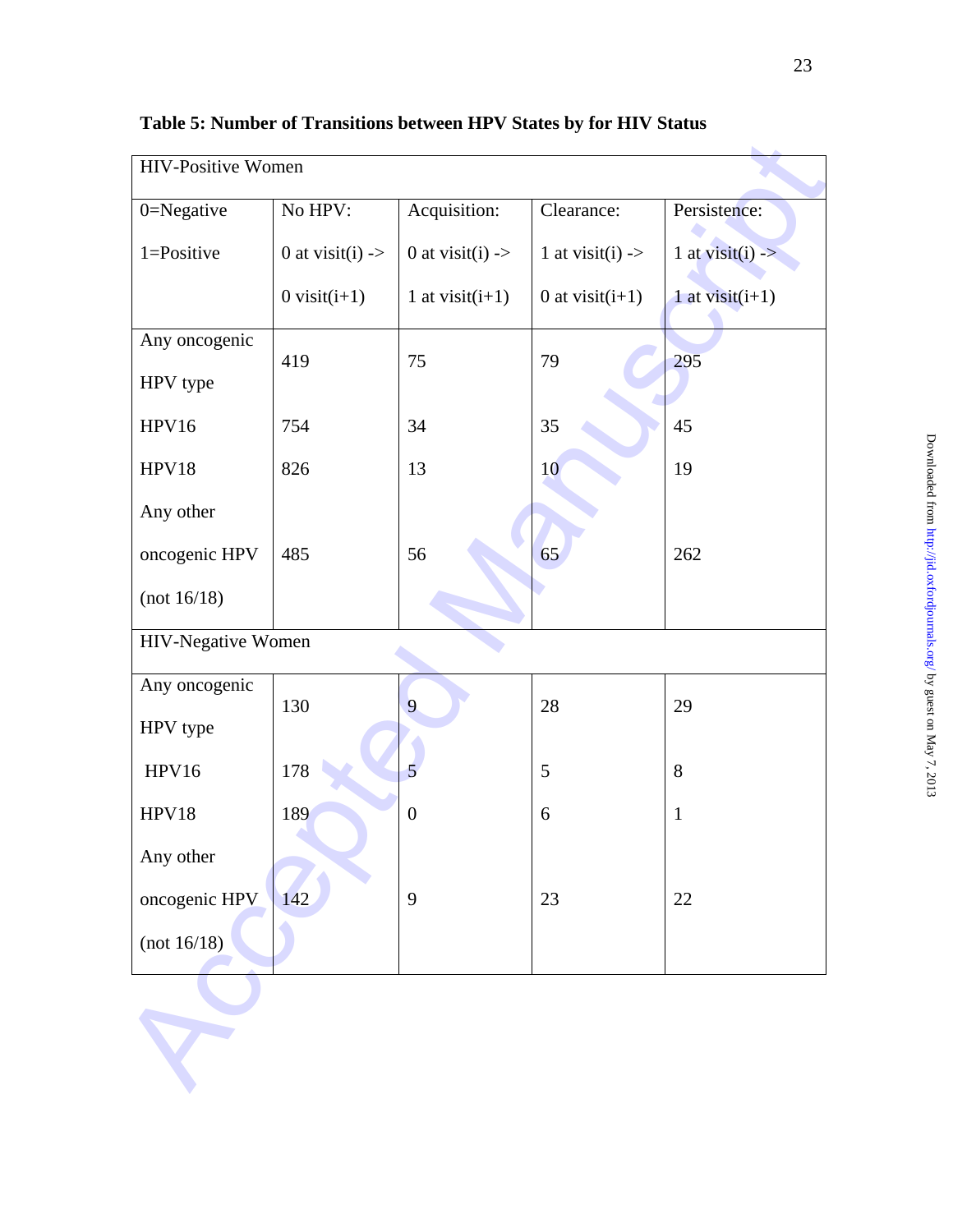| Acquisition         |                     |                     |                     |                     |                     |
|---------------------|---------------------|---------------------|---------------------|---------------------|---------------------|
|                     |                     |                     |                     | (Not $16/18$ )      |                     |
|                     | Clearance           | Acquisition         | Clearance           | Acquisition         | Clearance           |
| <b>Hazard Ratio</b> | Hazard Ratio        | <b>Hazard Ratio</b> | <b>Hazard Ratio</b> | <b>Hazard Ratio</b> | Hazard Ratio        |
| (95% CI)            | $(95\% \text{ CI})$ | $(95\% \text{ CI})$ | $(95\% \text{ CI})$ | $(95\% \text{ CI})$ | $(95\% \text{ CI})$ |
| 2.28                | 0.41                | 2.03                | 1.36                | 1.56                | 0.32                |
| $(1.09 - 4.77)$     | $(0.25 - 0.65)$     | $(0.75 - 5.52)$     | $(0.52 - 3.62)$     | $(0.73 - 3.32)$     | $(0.19 - 0.55)$     |
| 0.70                | 0.88                | 0.47                | 0.78                | 0.74                | 0.77                |
| $(0.52 - 0.96)$     | $(0.67 - 1.15)$     | $(0.28 - 0.79)$     | $(0.55-1.11)$       | $(0.53 - 1.02)$     | $(0.56 - 1.07)$     |
| 0.73                | 1.14                | 1.38                | 0.99                | 0.90                | 1.28                |
| $(0.46 - 1.16)$     | $(0.76 - 1.72)$     | $(0.69 - 2.76)$     | $(0.50-1.95)$       | $(0.54 - 1.51)$     | $(0.82 - 2.00)$     |
| 0.84                | 1.53                | 2.31                | 1.90                | 0.70                | 1.32                |
| $(0.52 - 1.35)$     | $(0.99 - 2.37)$     | $(1.04 - 5.13)$     | $(0.83 - 4.38)$     | $(0.41 - 1.18)$     | $(0.84 - 2.07)$     |
|                     |                     |                     |                     |                     |                     |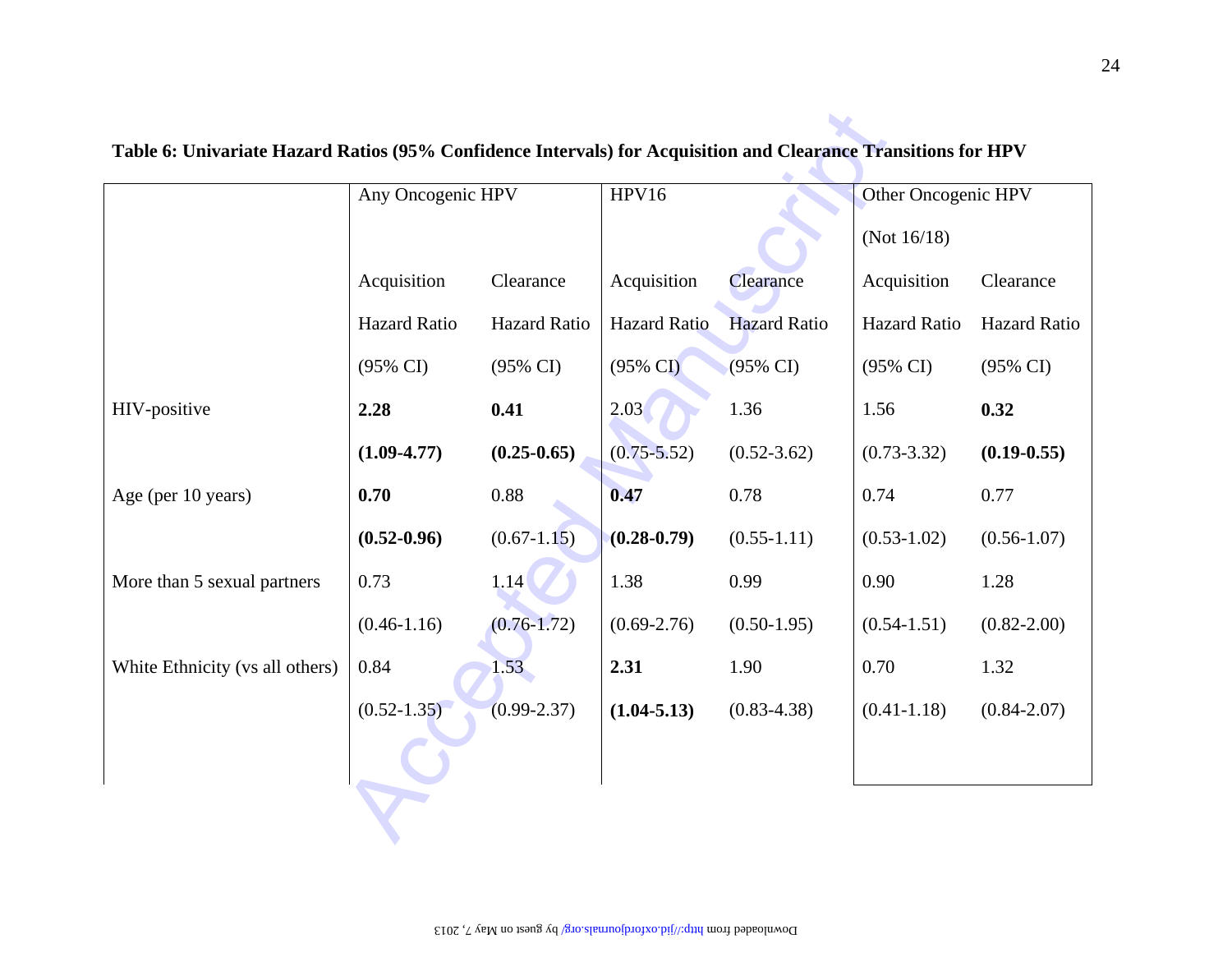|                                          | Any Oncogenic HPV   |                     | HPV16               |                     | Other Oncogenic HPV |                     |  |
|------------------------------------------|---------------------|---------------------|---------------------|---------------------|---------------------|---------------------|--|
|                                          |                     |                     |                     |                     | (Not 16/18)         |                     |  |
|                                          | Acquisition         | Clearance           | Acquisition         | Clearance           | Acquisition         | Clearance           |  |
|                                          | Hazard Ratio        | Hazard Ratio        | <b>Hazard Ratio</b> | <b>Hazard Ratio</b> | Hazard Ratio        | Hazard Ratio        |  |
|                                          | $(95\% \text{ CI})$ | $(95\% \text{ CI})$ | $(95\% \text{ CI})$ | $(95\% \text{ CI})$ | $(95\% \text{ CI})$ | $(95\% \text{ CI})$ |  |
| Among HIV-positive Women                 |                     |                     |                     |                     |                     |                     |  |
| <b>HAART</b>                             | 0.56                | 1.50                | 0.52                | 0.69                | 0.94                | 2.20                |  |
|                                          | $(0.25 - 1.27)$     | $(0.84 - 2.68)$     | $(0.15 - 1.81)$     | $(0.28 - 1.70)$     | $(0.41 - 2.16)$     | $(1.22 - 3.98)$     |  |
| CD4 cell count                           |                     |                     |                     |                     |                     |                     |  |
| $>500$ cells/mm <sup>3</sup> (Reference) | 1.00                |                     | 1.00                |                     | 1.00                |                     |  |
| 200-500 cells/mm <sup>3</sup>            | 0.98                | 1.35                | 1.20                | 2.80                | 0.84                | 1.09                |  |
|                                          | $(0.52 - 1.85)$     | $(0.76 - 2.41)$     | $(0.41 - 3.56)$     | $(1.06 - 7.36)$     | $(0.42 - 1.71)$     | $(0.59 - 2.02)$     |  |
| $<$ 200 cells/mm <sup>3</sup>            | 1.78                | 1.13                | 4.82                | 2.97                | 1.01                | 0.92                |  |
|                                          | $(0.85 - 3.74)$     | $(0.53 - 2.42)$     | $(1.51 - 15.41)$    | $(0.78 - 11.28)$    | $(0.39 - 2.60)$     | $(0.42 - 2.03)$     |  |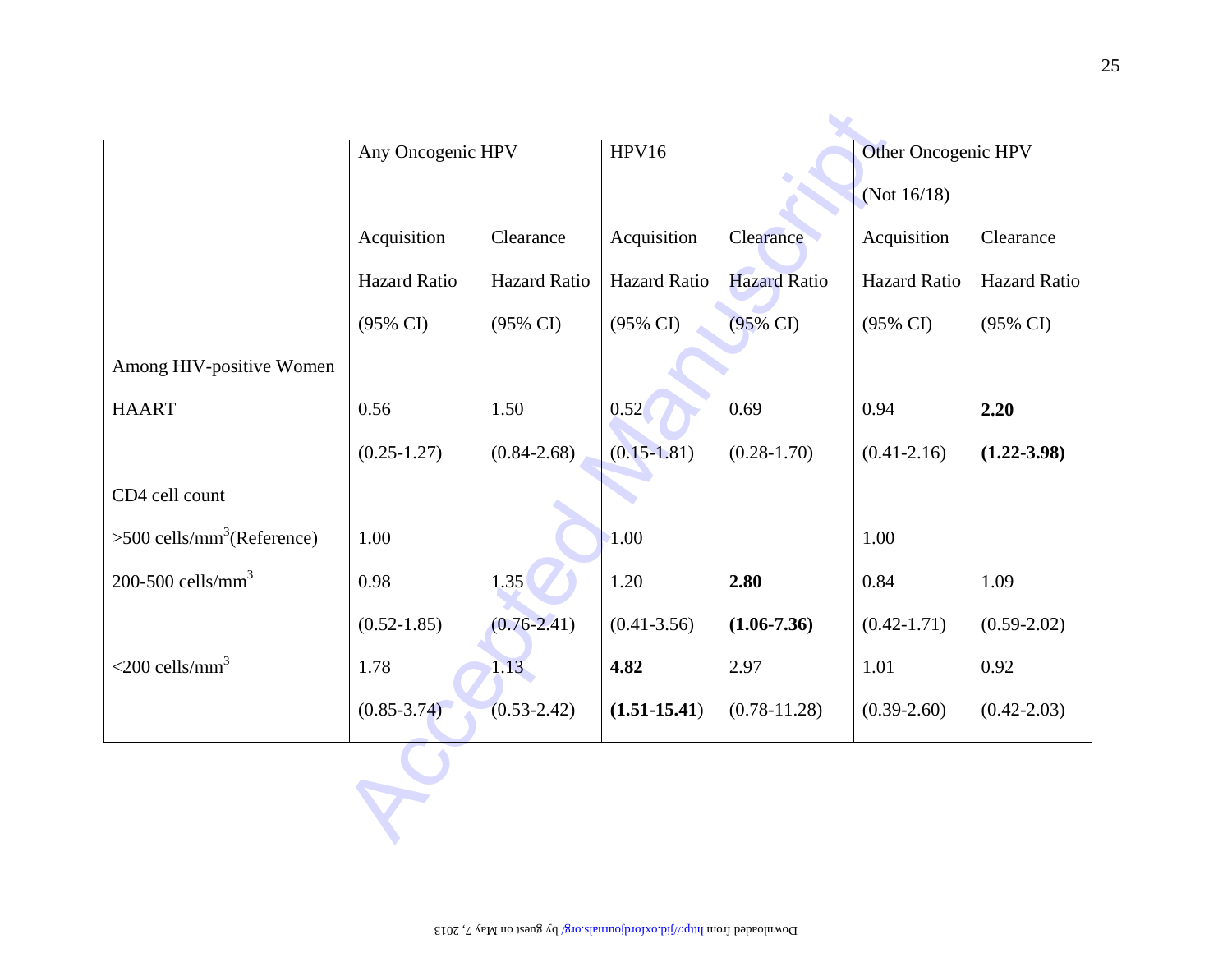# **Figure Legend**

Accepted Manuscript Figure 1: Prevalence of HPV types at the first study visit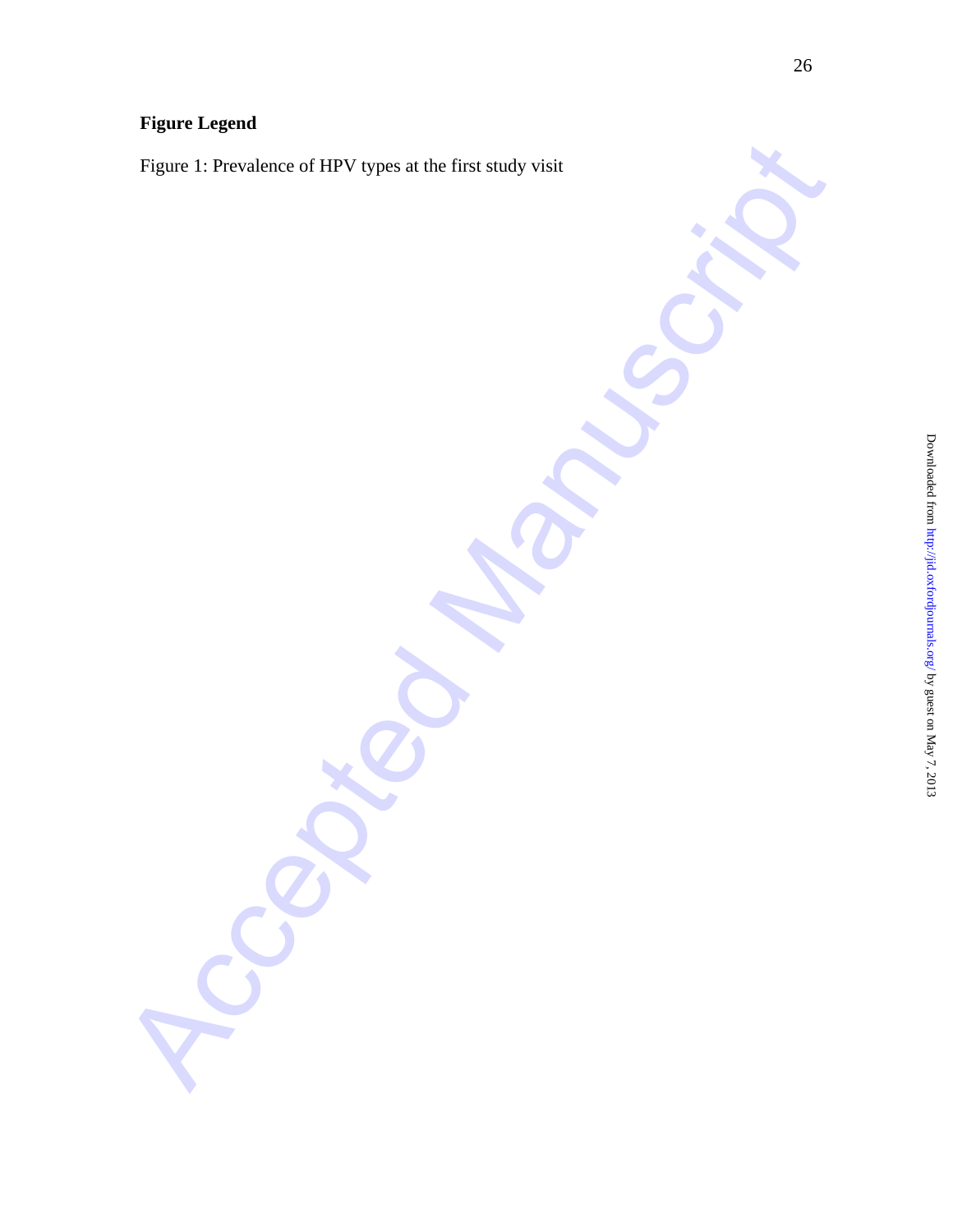#### **REFERENCES**

1. Ellerbrock TV, Chiasson MA, Bush TJ, et al. Incidence of cervical squamous intraepithelial lesions in HIV-infected women. JAMA **2000**; 283:1031-7.

2. Walboomers JM, Jacobs MV, Manos MM, et al. Human papillomavirus is a necessary cause of invasive cervical cancer worldwide. J Pathol **1999**; 189:12-9.

3. Bosch FX, Manos MM, Munoz N, et al. Prevalence of human papillomavirus in cervical cancer: a worldwide perspective. International biological study on cervical cancer (IBSCC) Study Group. J Natl Cancer Inst **1995**; 87:796-802.

REFERENCES<br>
1. Elletviock TV, Chiasson MA, Bush TJ, et al. Incidence of cervical squamons<br>
intraepithelial Issions in IIIV-infected women. JAMA 2000; 283:1031-7.<br>
2. Walboomers JM, Jacobs MV, Manos MM, et al. Human papillo 4. Munoz N, Bosch FX, de Sanjose S, et al. Epidemiologic classification of human papillomavirus types associated with cervical cancer. N Engl J Med **2003**; 348:518-27. 5. Clifford GM, Gallus S, Herrero R, et al. Worldwide distribution of human papillomavirus types in cytologically normal women in the International Agency for Research on Cancer HPV prevalence surveys: a pooled analysis. Lancet **2005**; 366:991-8. 6. Smith JS, Lindsay L, Hoots B, et al. Human papillomavirus type distribution in invasive cervical cancer and high-grade cervical lesions: A meta-analysis update. International Journal of Cancer **2007**; 121:621-32.

7. Coutlee F, Ratnam S, Ramanakumar AV, et al. Distribution of human papillomavirus genotypes in cervical intraepithelial neoplasia and invasive cervical cancer in Canada. J Med Virol **2011**; 83:1034-41.

8. Ferenczy A, Coutlee F, Franco E, Hankins C. Human papillomavirus and HIV coinfection and the risk of neoplasias of the lower genital tract: a review of recent developments. Canadian Medical Association Journal **2003**; 169:431-4.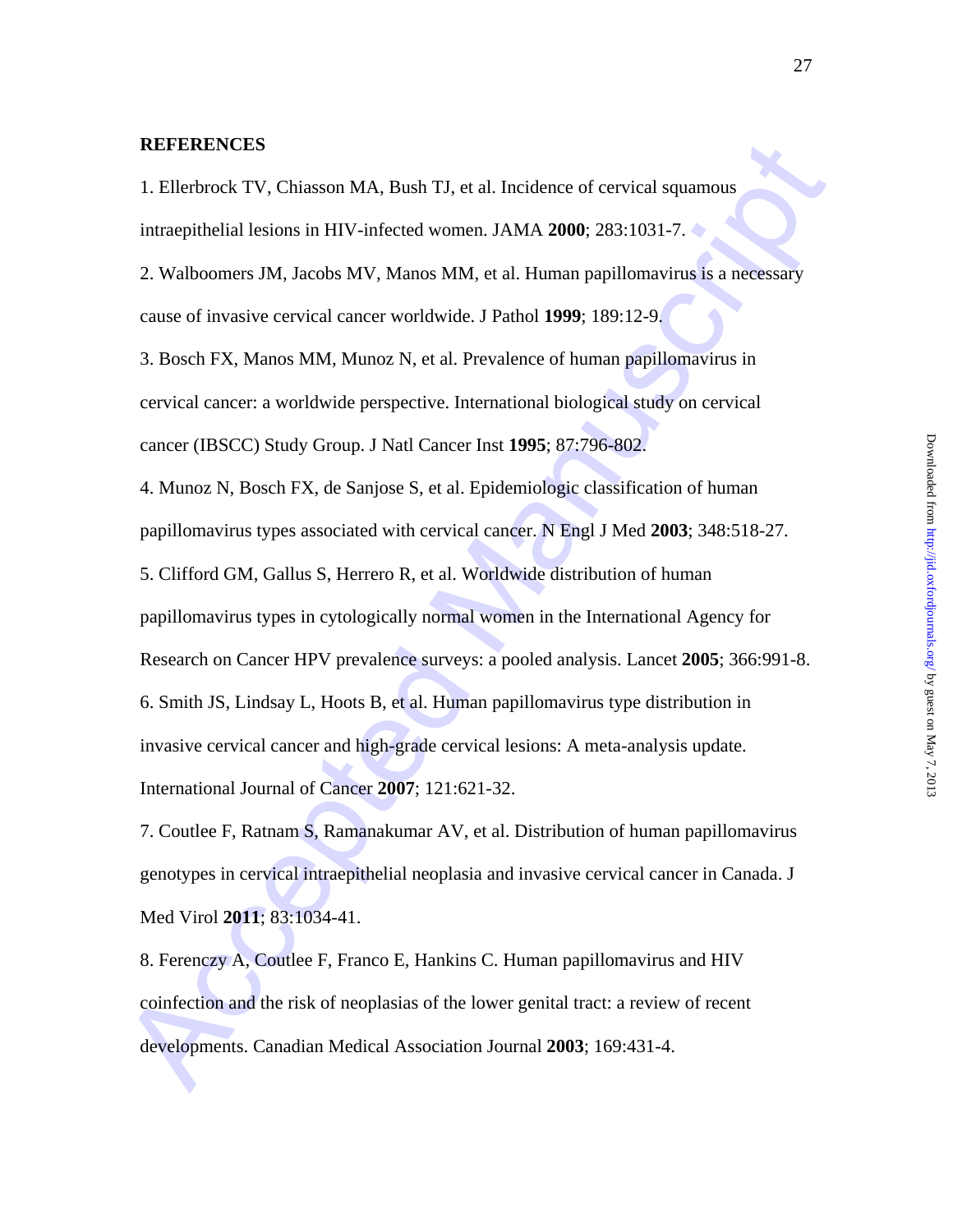9. Adler DH. The Impact of HAART on HPV-related Cervical Disease. Curr HIV Res **2010**; 8:493-7.

10. Minkoff H, Feldman J, DeHovitz J, Landesman S, Burk R. A longitudinal study of human papillomavirus carriage in human immunodeficiency virus-infected and human immunodeficiency virus-uninfected women. Am J Obstet Gynecol **1998**; 178:982-6.

11. Ahdieh-Grant L, Li R, Levine AM, et al. Highly active antiretroviral therapy and cervical squamous intraepithelial lesions in human immunodeficiency virus-positive women. J Natl Cancer Inst **2004**; 96:1070-6.

12. Hankins C, Coutlee F, Lapointe N, et al. Prevalence of risk factors associated with human papillomavirus infection in women living with HIV. Canadian Women's HIV Study Group. CMAJ **1999**; 160:185-91.

2010; 8:493-7.<br>
10. Minkoff II, Feldman J, Deflovitz J, Landesman S, Burk R. A longitudinal study of<br>
10. Minkoff II, Feldman J, Deflovitz J, Landesman S, Burk R. A longitudinal study of<br>
11. Ahdieh-Grant L, Li R, Levine A 13. Hankins C CF, Girard M, Pourreaux K, Lapointe N and the Canadian Women's HIV Study Group. Immunosuppression and sontraceptive practices associated with persistence of human papillomavirus in HIV-positive and HIV-negative women. XIIIth International AIDS Conference. Durban, South Africa, **2000**.

14. Hawes SE, Critchlow CW, Faye Niang MA, et al. Increased risk of high-grade cervical squamous intraepithelial lesions and invasive cervical cancer among African women with human immunodeficiency virus type 1 and 2 infections. J Infect Dis **2003**; 188:555-63.

15. Conti M, Agarossi A, Parazzini F, et al. HPV, HIV-infection, and risk of cervical intraepithelial neoplasia in former intravenous drug-abusers. Gynecol Oncol **1993**; 49:344-8.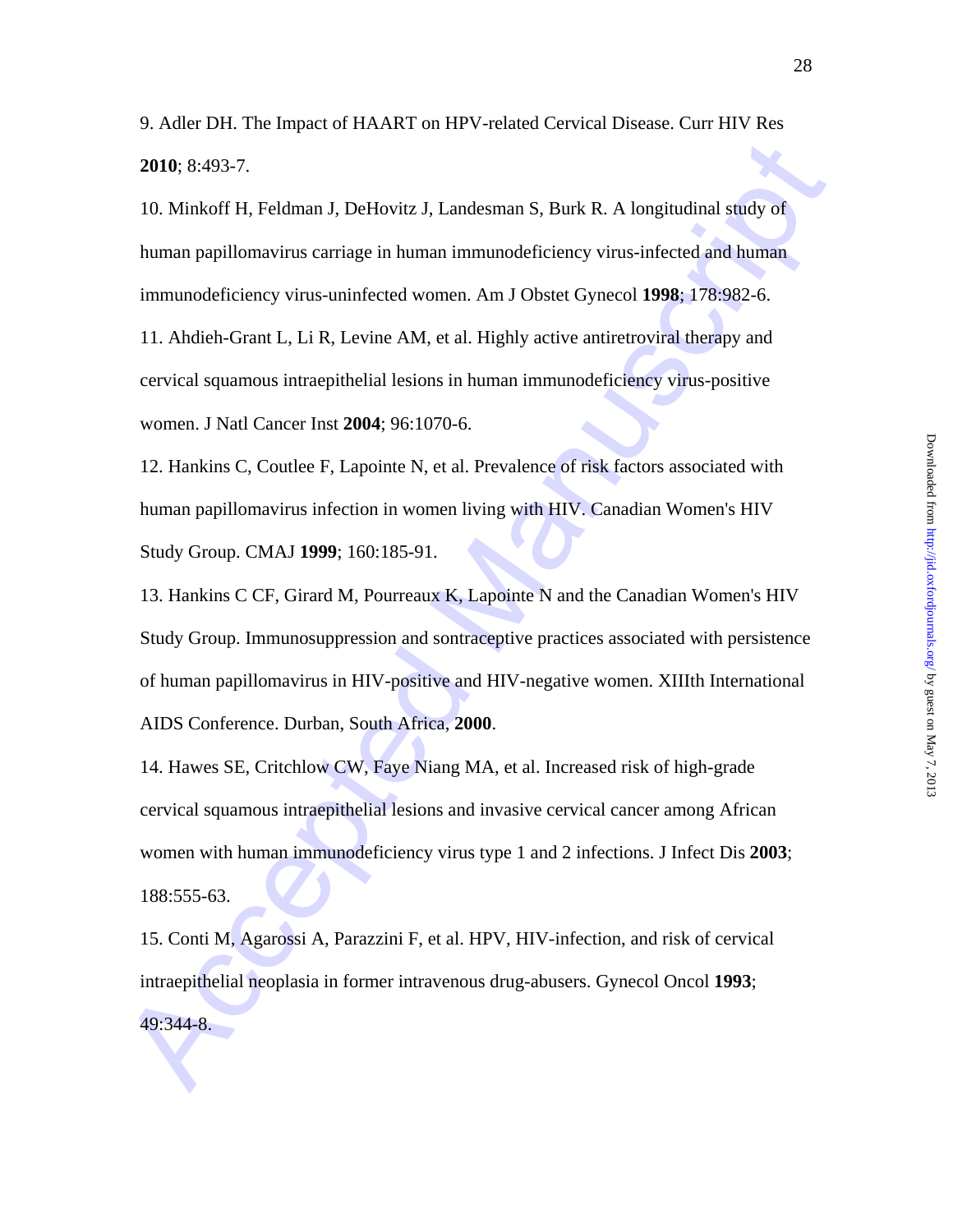papillomavirus (HPV) related pathogenetic mechanisms of CIN in HTV-positive and<br>IIIV-negative women. Study design and baseline data of the HPV-PathogenISS study.<br>Eur J Gymecol Oneol 2004; 25:689-98.<br>
17. Marnis DJ, Passmor 16. Branca M, Costa S, Mariani L, et al. Assessment of risk factors and human papillomavirus (HPV) related pathogenetic mechanisms of CIN in HIV-positive and HIV-negative women. Study design and baseline data of the HPV-PathogenISS study. Eur J Gynaecol Oncol **2004**; 25:689-98.

17. Marais DJ, Passmore JAS, Denny L, Sampson C, Allan BR, Williamson AL. Cervical and oral human papillomavirus types in HIV-1 positive and negative women with cervical disease in south Africa. J Med Virol **2008**; 80:953-9.

18. Palefsky JM. Anal squamous intraepithelial lesions: relation to HIV and human papillomavirus infection. J Acquir Immune Defic Syndr **1999**; 21 Suppl 1:S42-8.

19. Luque AE, Jabeen M, Messing S, et al. Prevalence of human papillomavirus

genotypes and related abnormalities of cervical cytological results among HIV-1-infected women in Rochester, New York. J Infect Dis **2006**; 194:428-34.

20. Clifford GM, Goncalves MAG, Franceschi S. Human papillomavirus types among women infected with HIV: a meta-analysis. Aids **2006**; 20:2337-44.

21. McKenzie ND, Kobetz EN, Hnatyszyn J, Twiggs LB, Lucci JA. Women with HIV are more commonly infected with non-16 and-18 high-risk HPV types. Gynecol Oncol **2010**; 116:572-7.

22. Koshiol JE, Schroeder JC, Jamieson DJ, et al. Time to clearance of human papillomavirus infection by type and human immunodeficiency virus serostatus. Int J Cancer **2006**; 119:1623-9.

23. Strickler HD, Palefsky JM, Shah KV, et al. Human papillomavirus type 16 and immune status in human immunodeficiency virus-seropositive women. Journal of the National Cancer Institute **2003**; 95:1062-71.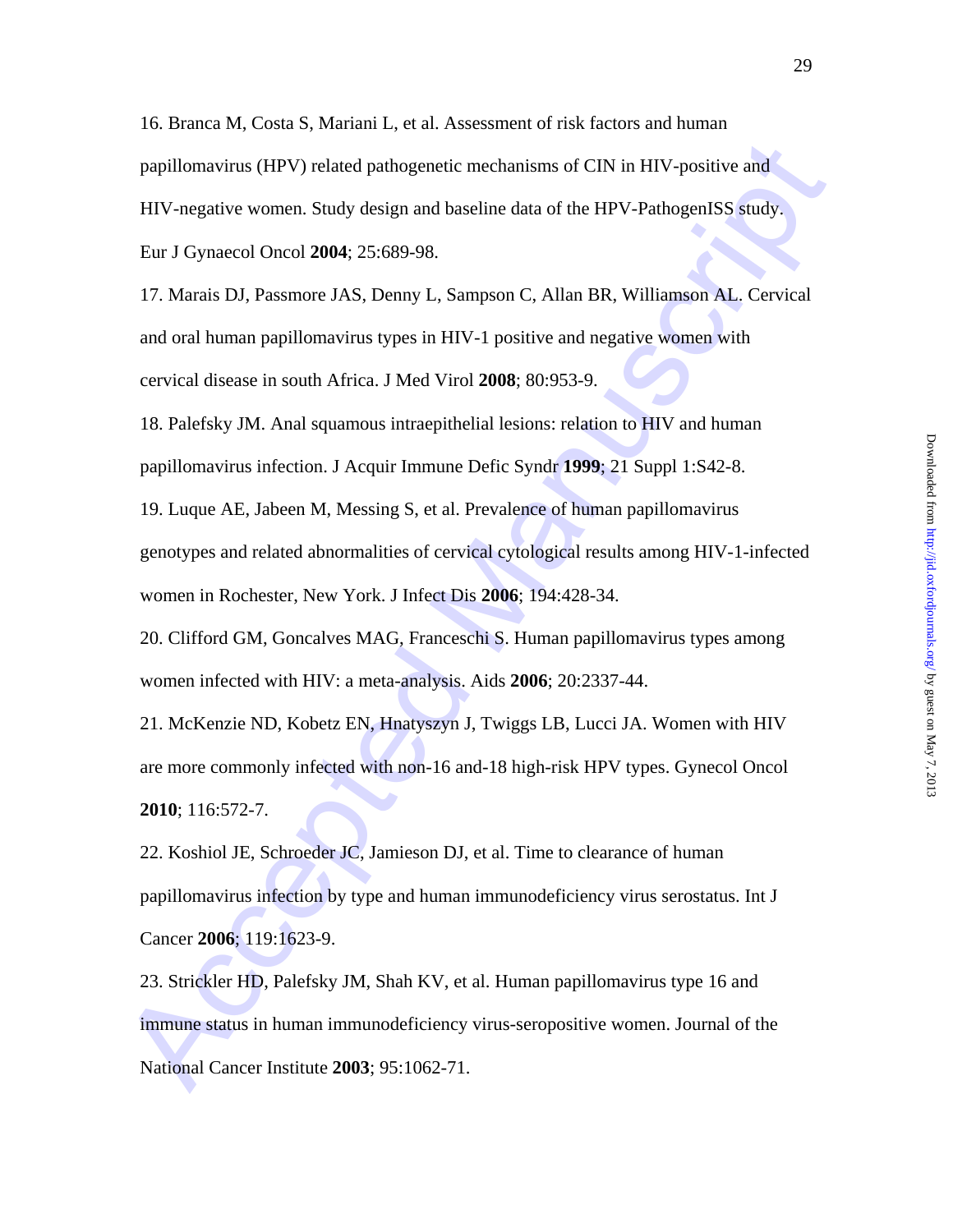24. Firnhaber C, Van Le H, Pettifor A, et al. Association between cervical dysplasia and human papillomavirus in HIV seropositive women from Johannesburg South Africa. Cancer Causes & Control **2010**; 21:433-43.

25. Heard I, Tassie JM, Schmitz V, Mandelbrot L, Kazatchkine MD, Orth G. Increased risk of cervical disease among human immunodeficiency virus-infected women with severe immunosuppression and high human papillomavirus load. Obstetrics and Gynecology **2000**; 96:403-9.

human papillomavirus in HIV seropositive women from Johannesburg South Africa.<br>Cancer Causes & Control 2010; 21:433-43.<br>25. Heard I, Tassie JM, Schmitz V, Mandelbrot L, Kazatehkine MD, Orth G, Increased<br>risk of cervical di 26. Levi JE, Fernandes S, Tateno AF, et al. Presence of multiple human papillomavirus types in cervical samples from HIV-infected women. Gynecol Oncol **2004**; 92:225-31. 27. Patel P, Hanson DL, Sullivan PS, et al. Incidence of types of cancer among HIVinfected persons compared with the general population in the United States, 1992-2003.

Annals of internal medicine **2008**; 148:728-36.

28. Chaturvedi AK, Madeleine MM, Biggar RJ, Engels EA. Risk of Human Papillomavirus-Associated Cancers Among Persons With AIDS. Journal of the National Cancer Institute **2009**; 101:1120-30.

29. Shrestha S, Bachmann LH, Wilson CM, Kempf MC. Pre- and post-HAART prevalence, incidence, and type-specific HPV persistence among HIV-positive adolescents. Pharmacoepidemiology and Drug Safety **2008**; 17.

30. Broder S. THE BETHESDA SYSTEM FOR REPORTING CERVICAL VAGINAL CYTOLOGIC DIAGNOSES - REPORT OF THE 1991 BETHESDA WORKSHOP. Jama-Journal of the American Medical Association **1992**; 267:1892-.

31. Coutlee F, Hankins C, Lapointe N. Comparison between vaginal tampon and cervicovaginal lavage specimen collection for detection of human papillomavirus DNA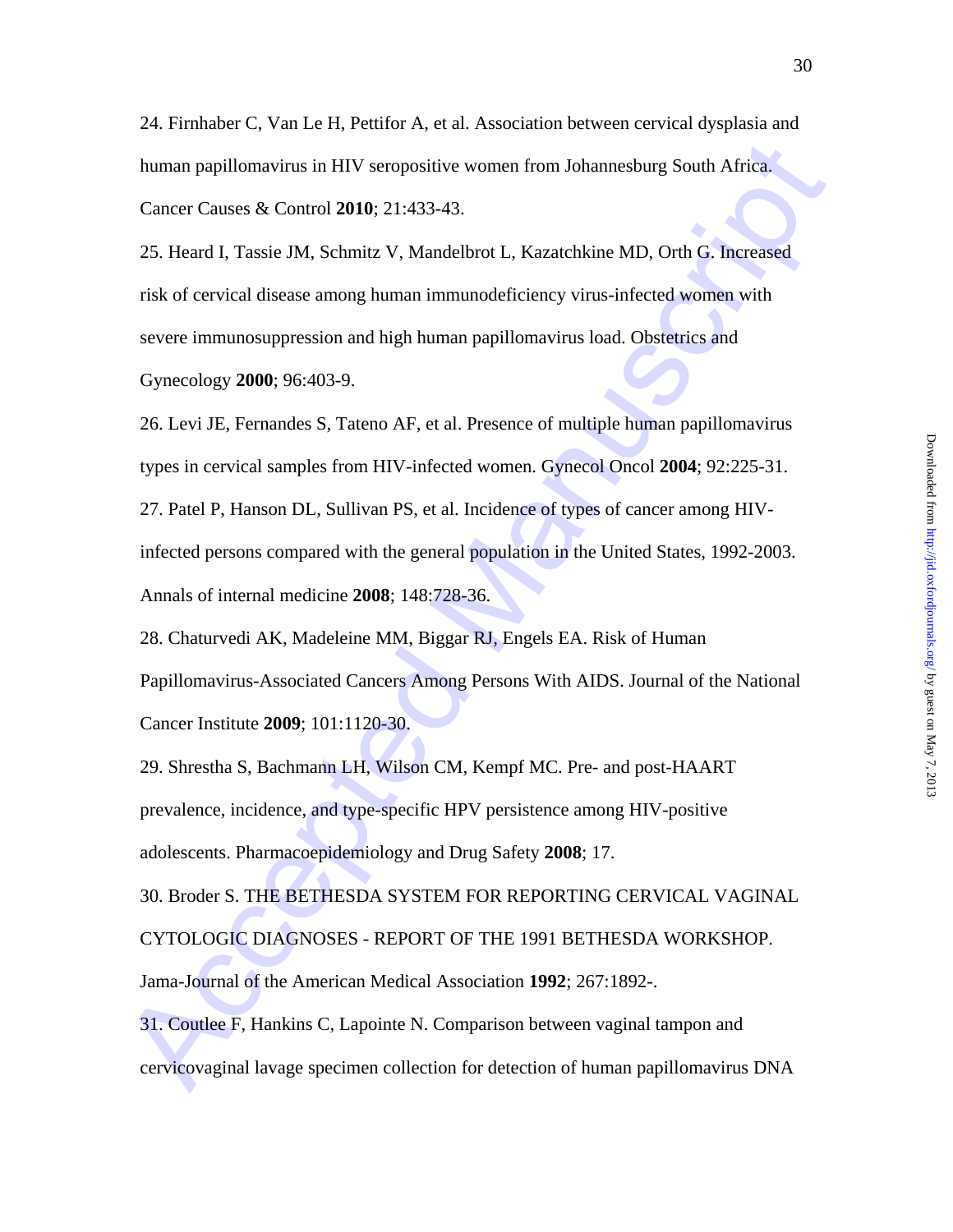by the polymerase chain reaction. The Canadian Women's HIV Study Group. J Med

Virol **1997**; 51:42-7.

32. Coutlee F, Gravitt P, Richardson H, et al. Nonisotopic detection and typing of human papillomavirus DNA in genital samples by the line blot assay. The Canadian Women's HIV study group. J Clin Microbiol **1999**; 37:1852-7.

33. Cox D, Miller H. The theory of stochastic processes. London: Chapman and Hall, **1965**.

34. Kalbfleisch JD, Lawless JF. The analysis of panel data under a Markov assumption. Journal of the American Statistical Association **1985**; 80:863-71.

35. Jackson CH, Sharples LD, Thompson SG, Duffy SW, Couto E. Multistate Markov models for disease progression with classification error. Journal of the Royal Statistical Society Series D-the Statistician **2003**; 52:193-209.

36. Heard I, Palefsky JM, Kazatchkine MD. The impact of HIV antiviral therapy on human papillomavirus (HPV) infections and HPV-related diseases. Antivir Ther **2004**; 9:13-22.

37. Paramsothy P, Jamieson DJ, Heilig CM, et al. The effect of highly active antiretroviral therapy on human papillomavirus clearance and cervical cytology. Obstetrics and Gynecology **2009**; 113:26-31.

Virol 1997; 51:42-7.<br>
32. Coulte F, Graviti P. Richardson II, et al. Nonisotopic detection and typing of human<br>
papillomavirus DNA in geniral samples by the line blot assay. The Canadian Women's<br>
HIV study group, J Clin Mi 38. Fife KH, Wu JW, Squires KE, Watts DH, Andersen JW, Brown DR. Prevalence and persistence of cervical human papillomavirus infection in HIV-positive women initiating highly active antiretroviral therapy. J Acquir Immune Defic Syndr **2009**; 51:274-82. 39. Saint-Pierre P, Combescure C, Daures JP, Godard P. The analysis of asthma control under a Markov assumption with use of covariates. Stat Med **2003**; 22:3755-70.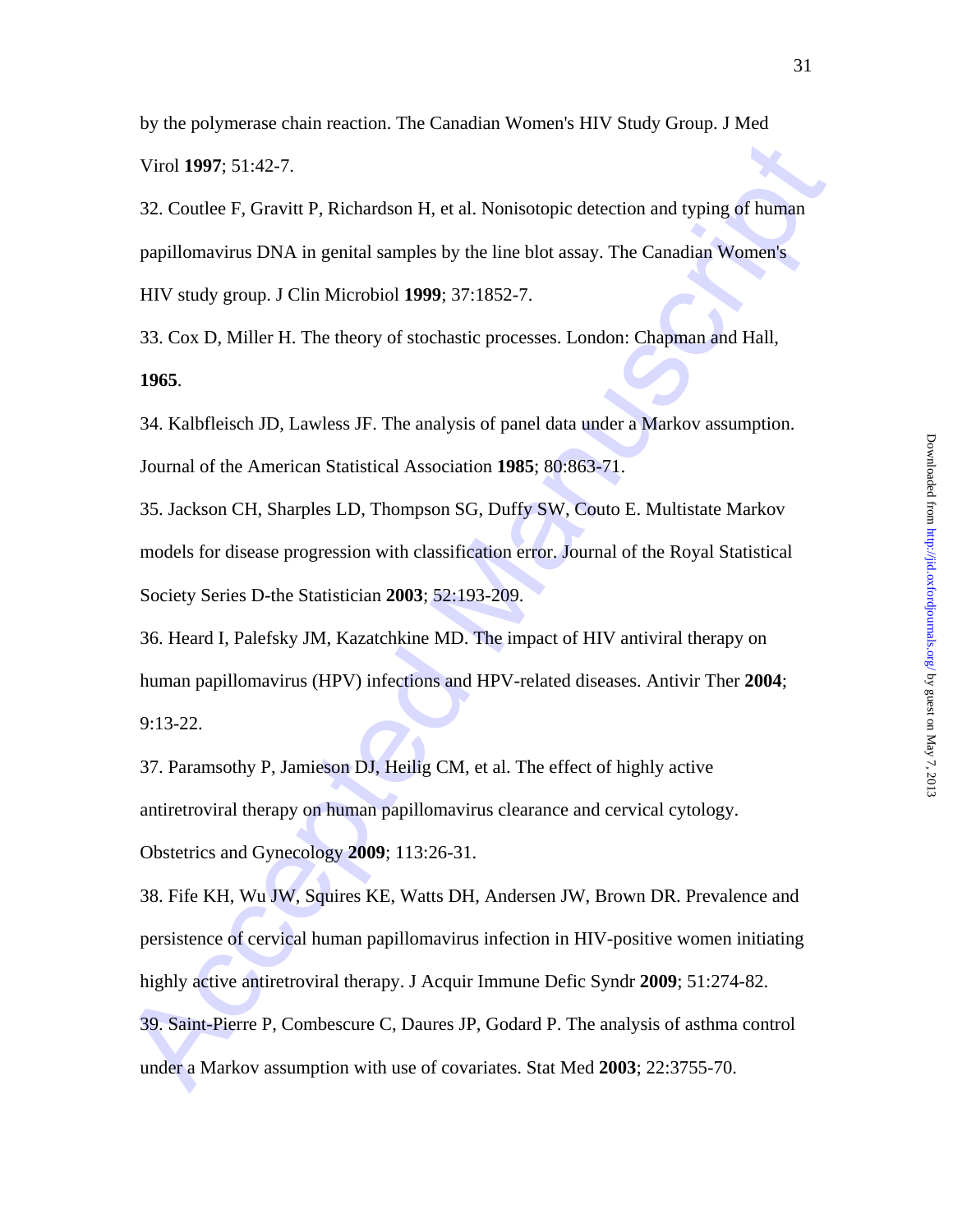Accepted Manuscript 40. Kang M, Lagakos SW. Statistical methods for panel data from a semi-Markov process, with application to HPV. Biostatistics **2007**; 8:252-64.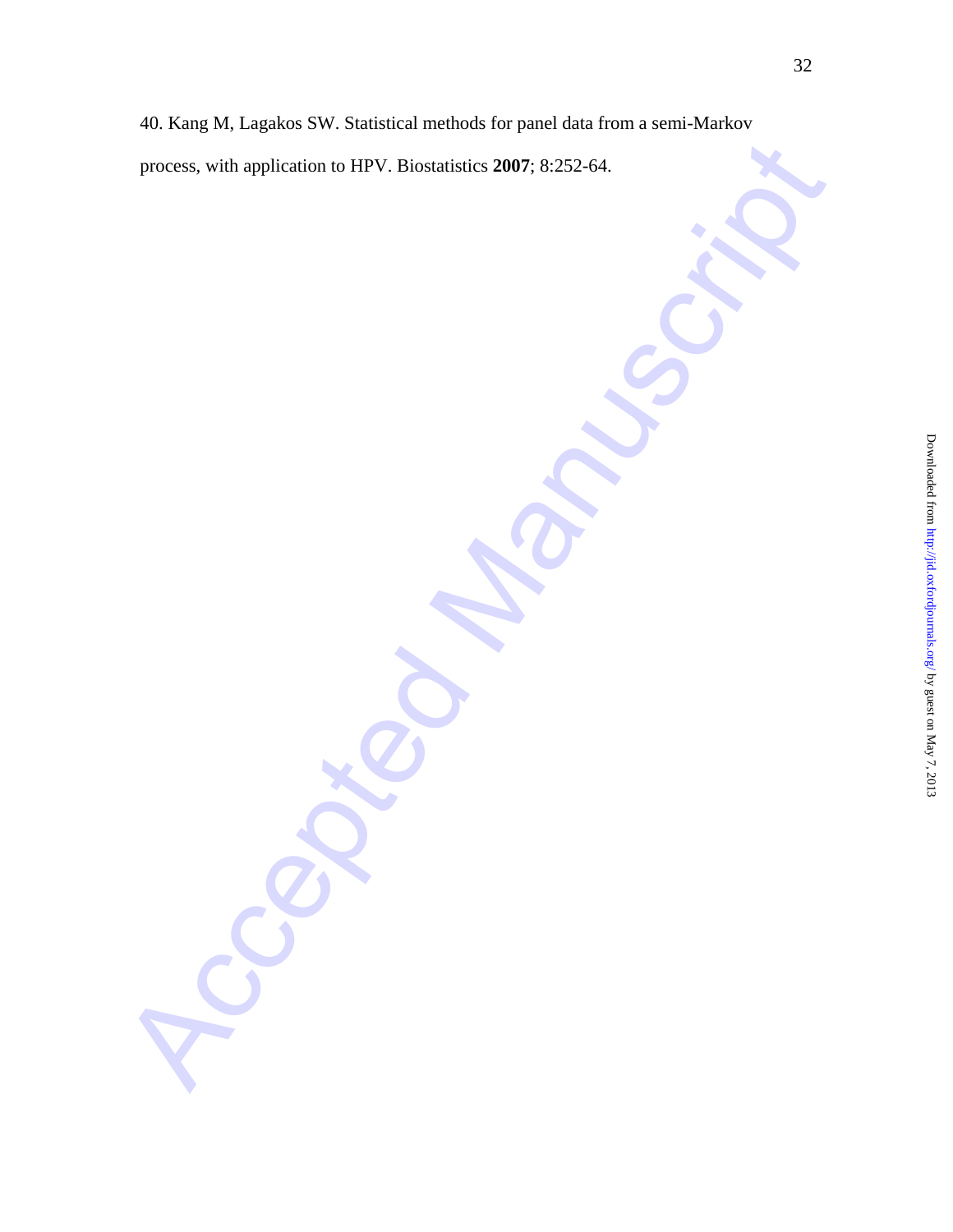#### **NOTES**

**Disclosure:** There are no conflicts of interest related to this paper and project. **Funding**: The Canadian Women's HIV Study was funded by National Health Research and Development Program Grant 6605-4164-AIDS. SW and JR have career support through the Ontario HIV Treatment Network. This project was also supported by the CIHR-Canadian HIV Trials Network.

**Meetings**: These analyses were presented in part at the Canadian Association of HIV Research Meeting, April 14-17, 2011, Toronto, Canada and the Infectious Diseases Society for Obstetrics and Gynecology Meeting, August 11-13, 2011, Chicago, USA.

### **Canadian Women's HIV Study Group**

Disclosure: There are no conflicts of interest related to this paper and project.<br> **Funding:** The Canadian Women's HIV Study was funded by National Health Research<br>
and Development Program Grant 6605-4164-AIDS. SW and JR h Principal investigators: Catherine Hankins and Normand Lapointe. Montreal: François Beaudoin, Marc Boucher, Ngoc Bui, Alena Capek, Michel Châteauvert, Manon Côté, François Coutlée, Douglas Dalton, Gretty Deutsch, Julian Falutz, Diane Francoeur, Lisa Hallman, Eleanor Hew, Lina Karayan, Louise Labrecque, Richard Lalonde, Christianne Lavoie, Catherine Lounsbury, John MacLeod, Nicole Marceau, Gail Myhr, Grégoire Noël, Robert Piché, Manisha Raut, Chantal Rondeau, Jean-Pierre Routy, Karoon Samikian, Pierre Simard, Christina Smeja, Graham Smith, Paul-Pierre Tellier and Émil Toma. Toronto: Donna Keystone, K. Joan Murphy, Anne Phillips, Marion Powell, Anita Rachlis, Pat Rockman, Irving Salit, Cheryl Wagner and Sharon Walmsley. Vancouver: Penny Ballem, David Burdge, Marianne Harris, Deborah Money, Julio Montaner and Janice Veenhuizen. Calgary: John Gill. Edmonton: Barbara Romanowski and Stephen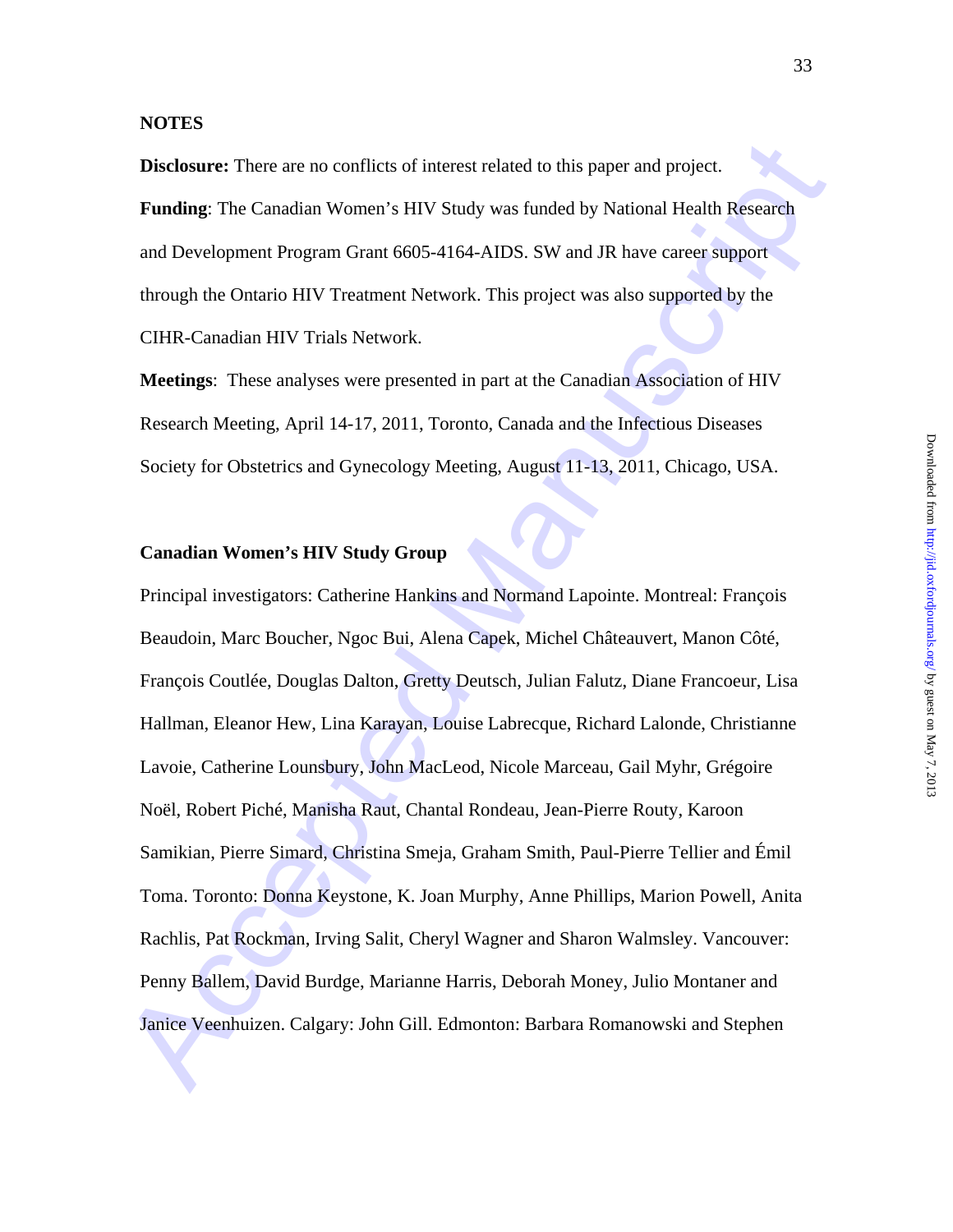Sylvie Trottier. Ottawar: Gary Victor. Halifax: Rob Grimshaw, David Hause and Wally<br>Schlech. Sudbury: Roger Sandre. Hamilton: Stephan Landis, John Sellors and Tiona<br>Smaill. Saskatoon: Kurt Williams.<br>And Controlled Manuscri Shafran. Québec: Louise Côté, Édith Guilbert, Michel Morissette, Hélène Senay and Sylvie Trottier. Ottawa: Gary Victor. Halifax: Rob Grimshaw, David Haase and Wally Schlech. Sudbury: Roger Sandre. Hamilton: Stephan Landis, John Sellors and Fiona Smaill. Saskatoon: Kurt Williams.